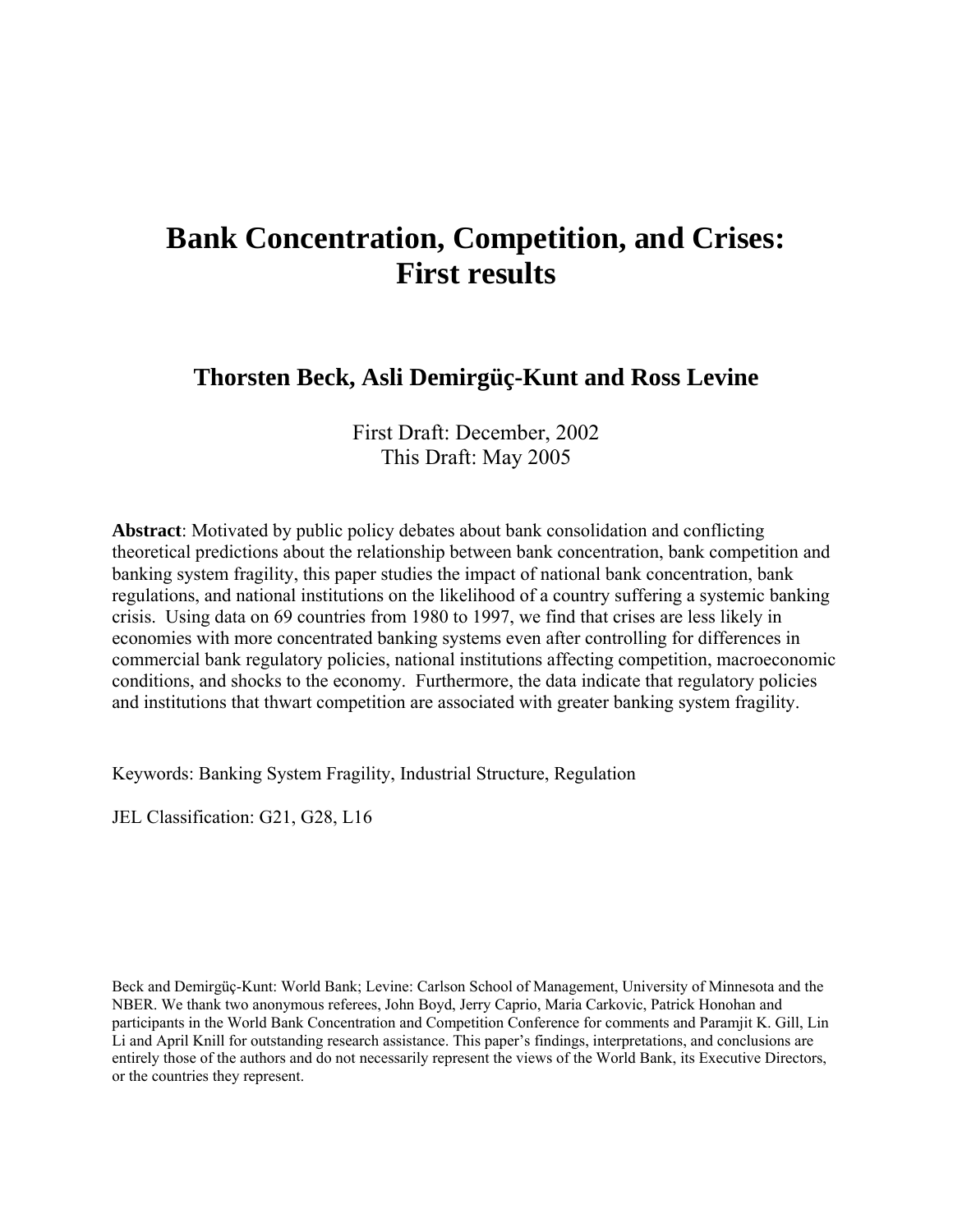# **I. Introduction**

1

The consolidation of banks around the globe is fueling an active public policy debate on the impact of consolidation on financial stability.<sup>[1](#page-1-0)</sup> Indeed, economic theory provides conflicting predictions about the relationship between the concentration and the competitiveness of the banking industry and banking system fragility. Motivated by public policy debates and ambiguous theoretical predictions, this paper investigates empirically the impact of bank concentration and bank regulations on banking system stability.

Some theoretical arguments and country comparisons suggest that a less concentrated banking sector with many banks is more prone to financial crises than a concentrated banking sector with a few banks (Allen and Gale, 2000, 2004). First, concentrated banking systems may enhance market power and boost bank profits. High profits provide a "buffer" against adverse shocks and increase the charter or franchise value of the bank, reducing incentives for bank owners and managers to take excessive risk and thus reducing the probability of systemic banking distress (Hellmann, Murdoch, and Stiglitz, 2000; Besanko and Thakor, 1993; Boot and Greenbaum, 1993, Matutes and Vives, [2](#page-1-1)000).  $2^{\circ}$  Second, some hold that it is substantially easier to monitor a few banks in a concentrated banking system than it is to monitor lots of banks in a diffuse banking system. From this perspective, supervision of banks will be more effective and the risks of contagion and thus systemic crisis less pronounced in a concentrated banking system. According to Allen and Gale (2000), the U.S., with its large number of banks, supports this

<span id="page-1-0"></span><sup>&</sup>lt;sup>1</sup> See Group of Ten (2001), Bank for International Settlements (2001), International Monetary Fund (2001). See Carletti and Hartmann (2003) and Boyd and De Nicoló (2005) for an overview of the literature. 2

<span id="page-1-1"></span> $2$  Rather than focusing on the links between concentration and the portfolio decisions of banks, Smith (1984) holds banks' asset allocation decisions constant and examines the liquidity side of the balance sheet. He shows that less competition can lead to more stability if information about the probability distribution of depositors' liquidity needs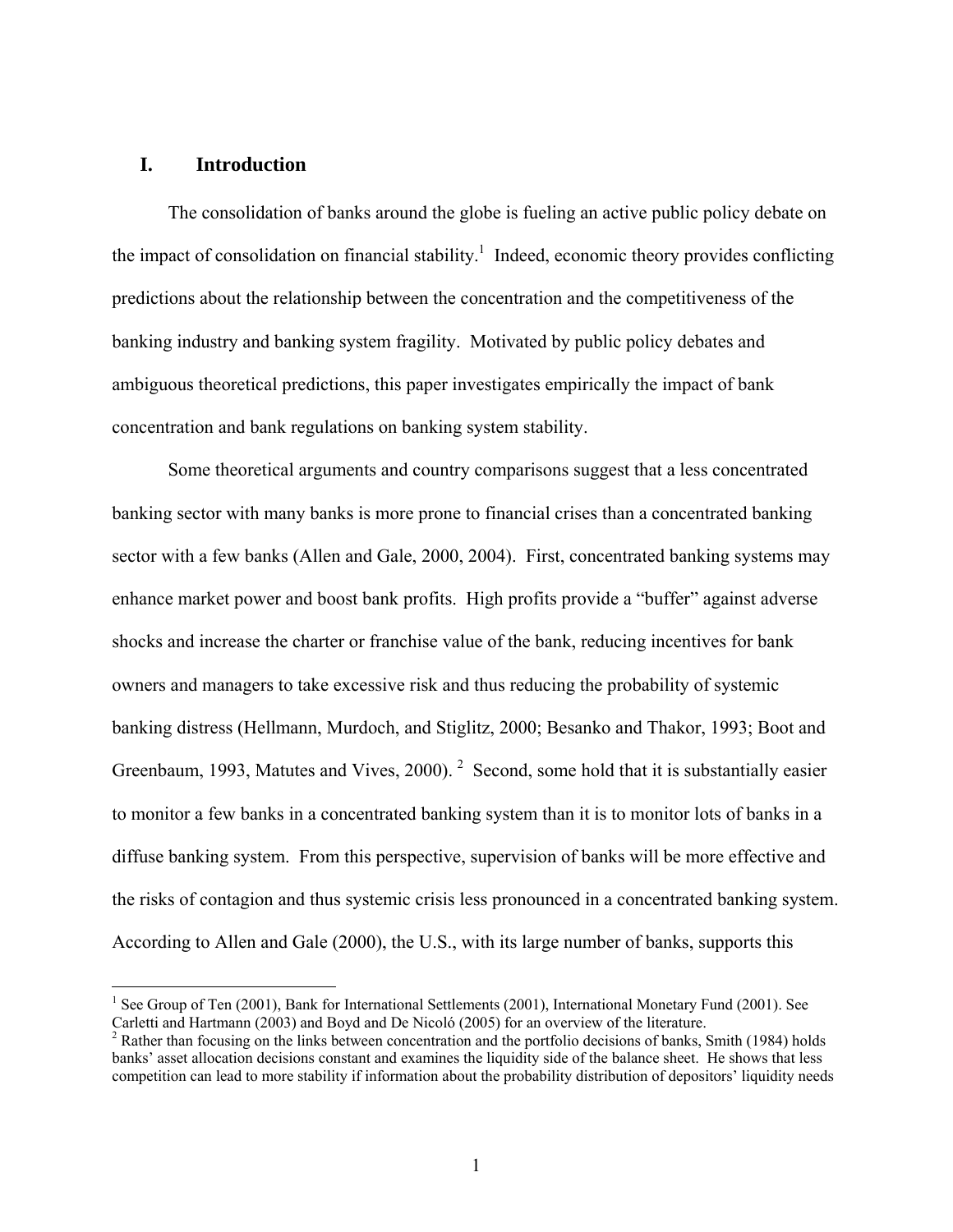"concentration-stability" view since it has had a history of much greater financial instability than the U.K or Canada, where the banking sector is dominated by fewer larger banks.<sup>[3](#page-2-0)</sup>

An opposing view is that a more concentrated banking structure enhances bank fragility. First, Boyd and De Nicolo (2005) argue that the standard argument that market power in banking boosts profits and hence bank stability ignores the potential impact of banks' market power on firm behavior. They confirm that concentrated banking systems enhance market power, which allows banks to boost the interest rate they charge to firms. Boyd and De Nicolo's (2005) theoretical model, however, shows that these higher interest rates may induce firms to assume greater risk. Thus, in many parameterizations of the model, Boyd, and De Nicolo (2005) find a positive relationship between concentration and bank fragility and thus the probability of systemic distress. Similarly, Caminal and Matutes (2002) show that less competition can lead to less credit rationing, larger loans and higher probability of failure if loans are subject to multiplicative uncertainty. Second, advocates of the "concentration-fragility" view argue that (i) relative to diffuse banking systems, concentrated banking systems generally have fewer banks and (ii) policymakers are more concerned about bank failures when there are only a few banks.

<span id="page-2-0"></span>is private. Matutes and Vives (1996), however, highlight the complexity of the linkages running from market structure, to competition, to bank stability and show that bank fragility can arise in any market structure. Some proponents of the "concentration-stability" view argue that -- *holding other things constant* – (i) banks in concentrated systems will be larger than banks in more diffuse systems and (ii) larger banks tend to be better diversified than smaller banks. Based on these assumptions, concentrated banking systems with a few large banks will be less fragile than banking systems with many small banks. Models by Diamond (1984), Ramakrishnan and Thakor (1984), Boyd and Prescott (1986), Williamson (1986), Allen (1990), and others predict economies of scale in intermediation. As discussed by Calomiris (2000) and Calomiris and Mason (2000), an extensive literature finds an inverse relationship between bank scale and bank failure in the United States. However, empirical work by Chong (1991) and Hughes and Mester (1998) indicates that bank consolidation tends to increase the riskiness of bank portfolios. Boyd and Runkle (1993), examining 122 U.S. bank holding companies, find that there is an inverse relationship between size and the volatility of asset returns, but no evidence that large banks are less likely to fail. De Nicoló (2000), on the other hand, finds a positive and significant relationship between bank size and the probability of failure for banks in the U.S., Japan and several European countries. Further, in a concentrated banking system, the contagion risk of a single bank failure could be more severe, resulting in a positive link between concentration and systemic fragility. Thus, there are open issues regarding the relationship between bank size and bank risk. Although we explore the sensitivity of our results to controlling for the mean bank size in each country, this paper examines the relationship between bank concentration, bank regulations, and crises, not the relationship between bank size and diversification.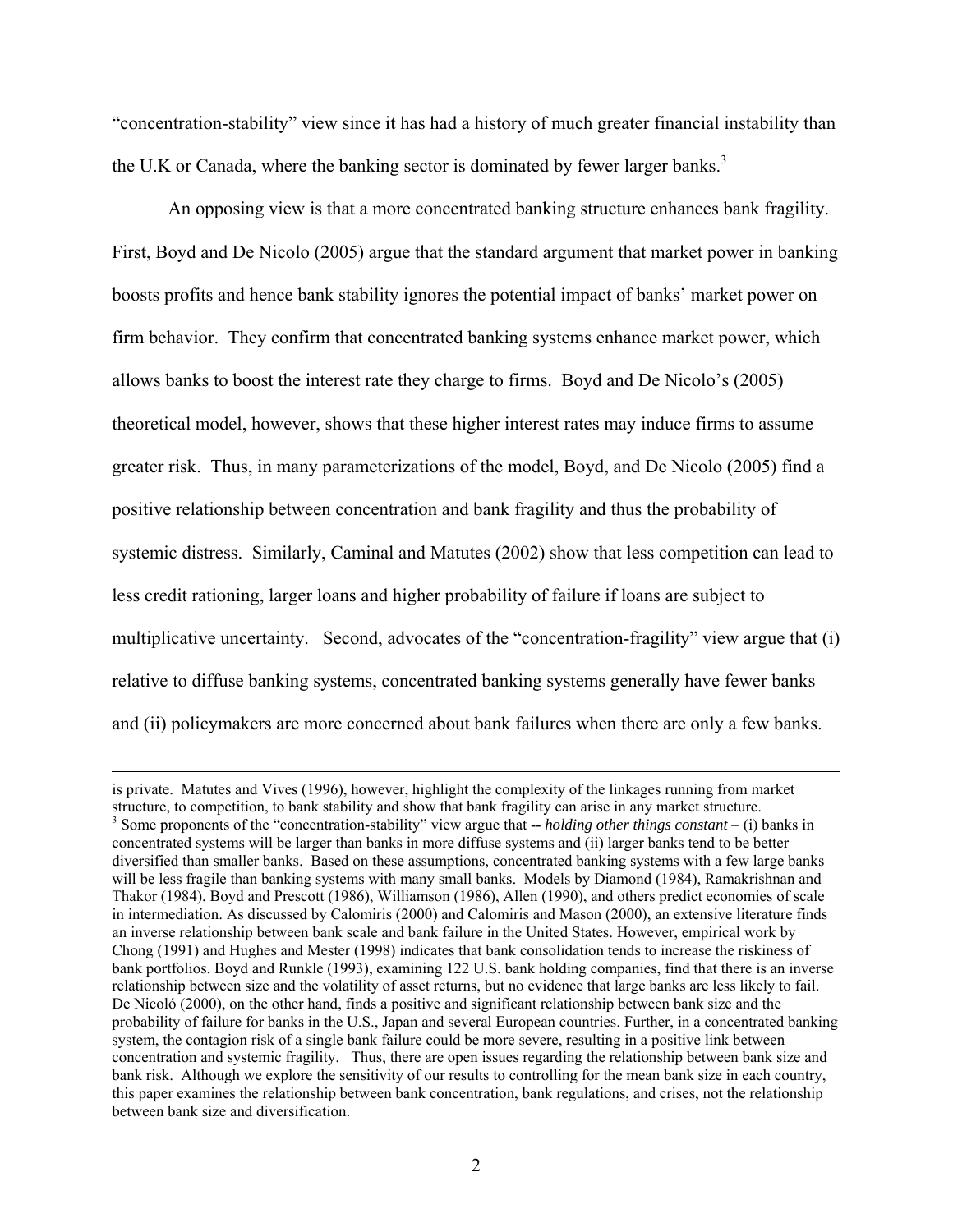Based on these assumptions, banks in concentrated systems will tend to receive larger subsidies through implicit "too important to fail" policies that intensify risk-taking incentives and hence increasebanking system fragility (e.g., Mishkin, 1999).<sup>4, 5</sup>

Despite conflicting theoretical predictions and policy debates, there is no cross-country empirical evidence on bank concentration, bank competition and the incidence of systemic banking failures. For the U.S., Keeley (1990) provides evidence that increased competition following relaxation of state branching restrictions in the 1980s resulted in an increase in large banks' risk profiles. Jayaratne and Strahan (1998), on the other hand, find that deregulation in the 1980s resulted in lower loan losses, while Dick (2003) finds higher loan loss provisions following deregulation in the 1990s. On the cross-country level, De Nicoló et al. (2003) relate bank concentration to the fragility of the largest five banks in a country and find a positive relationship, suggesting that bank concentration leads to more bank fragility. They do not consider the incidence of systemic banking distress.

Using data on 69 countries over the period 1980-1997, this paper provides the first crosscountry assessment of the impact of national bank concentration, bank regulations, and national

<span id="page-3-0"></span><sup>&</sup>lt;sup>4</sup> There is a literature that examines deposit insurance and its effect on bank decisions. According to this literature (e.g. Merton (1977), Sharpe (1978), Flannery (1989), Kane (1989), Keeley (1990), Chan, Greenbaum and Thakor (1992), Matutes and Vives (2000) and Cordella and Yeyati (2002)) – mis-priced deposit insurance produces an incentive for banks to take risk. If the regulatory treatment were the same for insured banks of all sizes, these models would predict no relationship between bank size and riskiness. Since regulators fear potential macroeconomic consequences of large bank failures, most countries have implicit "too large to fail" policies which protect all liabilities of very large banks whether they are insured or not. Thus, the largest banks frequently receive a greater net subsidy from the government (O'Hara and Shaw, 1990). Even in the absence of deposit insurance, banks are prone to excessive risk-taking due to limited liability for their equity holders and to their high leverage (Stiglitz, 1972). This subsidy may in turn increase the risk-taking incentives of the larger banks. For an analysis of the corporate governance of banks, see Macey and O'Hara (2003).

<span id="page-3-1"></span><sup>&</sup>lt;sup>5</sup> Proponents of the concentration-fragility view would also disagree with the proposition that a concentrated banking system characterized by a few banks is easier to monitor than a less concentrated banking system with many banks. The countervailing argument is as follows. Bank size is positively correlated with complexity so that large banks are harder to monitor than small banks. Holding all other features of the economy constant, concentrated banking systems tend to have larger banks. Thus, this argument predicts a positive relationship between concentration and fragility. Again, this paper focuses on the aggregate relationship between bank concentration and crises. Although we control for bank size in our regressions, we do not examine the linkages between bank size and the ease of monitoring.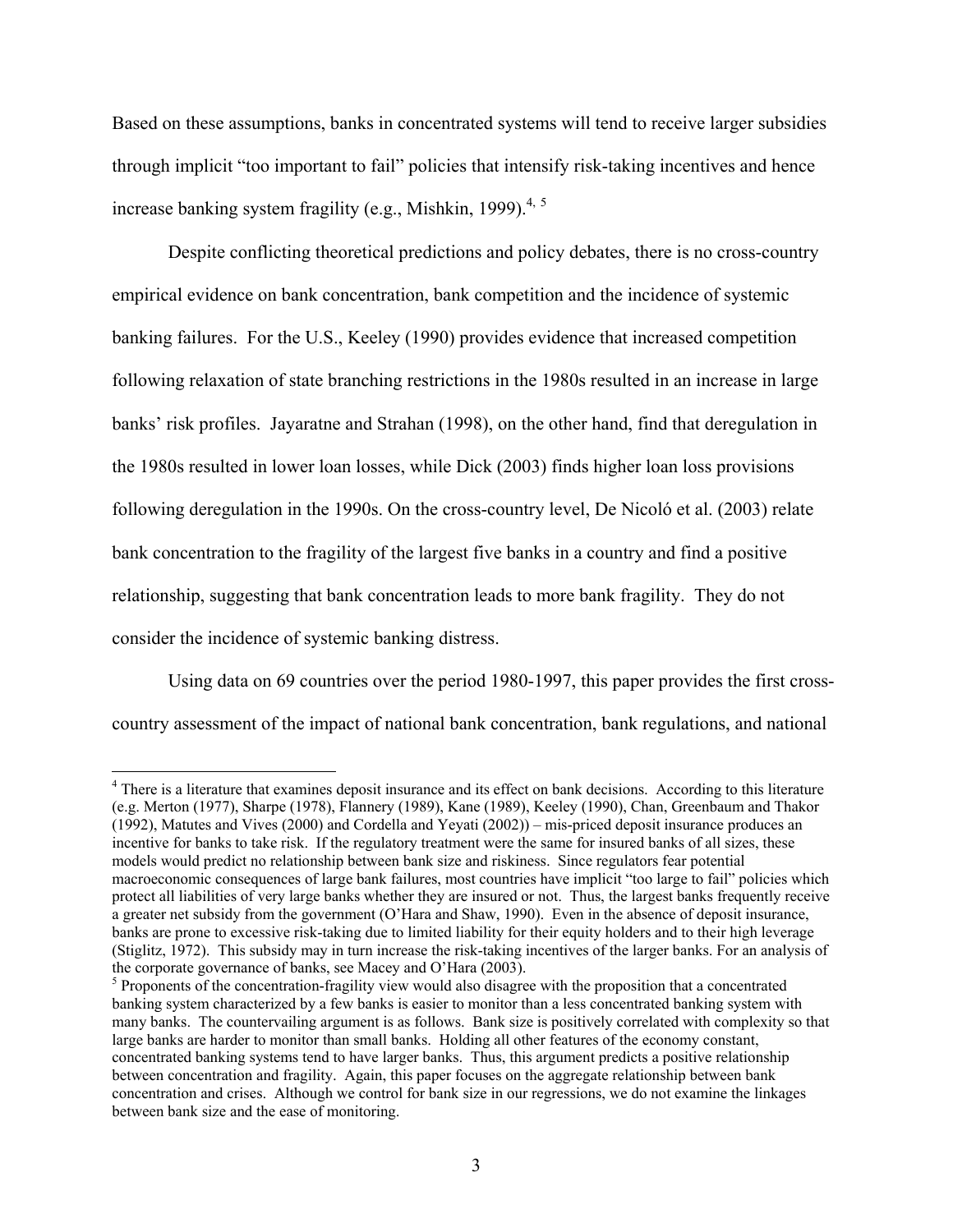institutions on the likelihood of a country suffering a systemic banking crisis.<sup>6</sup> While defined more rigorously below, a systemic banking crisis refers to an episode when the entire national banking system has suffered sufficient losses such that non-performing loans exceed ten percent of total banking system assets, or when the government has taken extraordinary steps, such as declaring a bank holiday or nationalizing much of the banking system. Besides the relationship between systemic banking crises and concentration, we also examine international differences in bank capital regulations, rules restricting bank entry, regulatory restrictions on bank activities, and the overall institutional environment. While we use cross-country differences in these bank regulations and institutions to assess the robustness of the relationship between concentration and crises, the results on regulations and institutions are independently valuable. Specifically, we provide empirical evidence on which regulations and institutions are associated with bank stability.

The bulk of the evidence indicates that crises are less likely in more concentrated banking systems, which supports the concentration-stability view. The negative relationship between concentration and crises holds when conditioning on macroeconomic, financial, regulatory, institutional, and cultural characteristics and is robust to an array of sensitivity checks. The data never support the concentration-fragility view. Furthermore, our analyses suggest that the relationship between concentration and crises is not driven by reverse causality. While we cannot confirm or reject these results when restricting our sample to the high-income countries – not surprising given the limited number of countries and crises – the significant, negative

<span id="page-4-0"></span> $6$  Demirgüç-Kunt, Laeven and Levine (2004) investigate the impact of bank concentration and regulations on bank net interest margins, but they do not examine bank fragility. Earlier work on systemic banking instability has mostly focused on identifying (i) the macroeconomic determinants of banking crises (Gonzalez-Hermosillo, et al., 1997; Demirgüç-Kunt and Detragiache, 1998, henceforth DD), (ii) the relationship between banking and currency crises (Kaminsky and Reinhart, 1999), (iii) the impact of financial liberalization on bank stability (DD, 1999), and (iv) the impact of deposit insurance design on bank fragility (DD, 2002). Barth et al. (2004) examine the relationship between bank regulations and crises, but they do not examine bank concentration.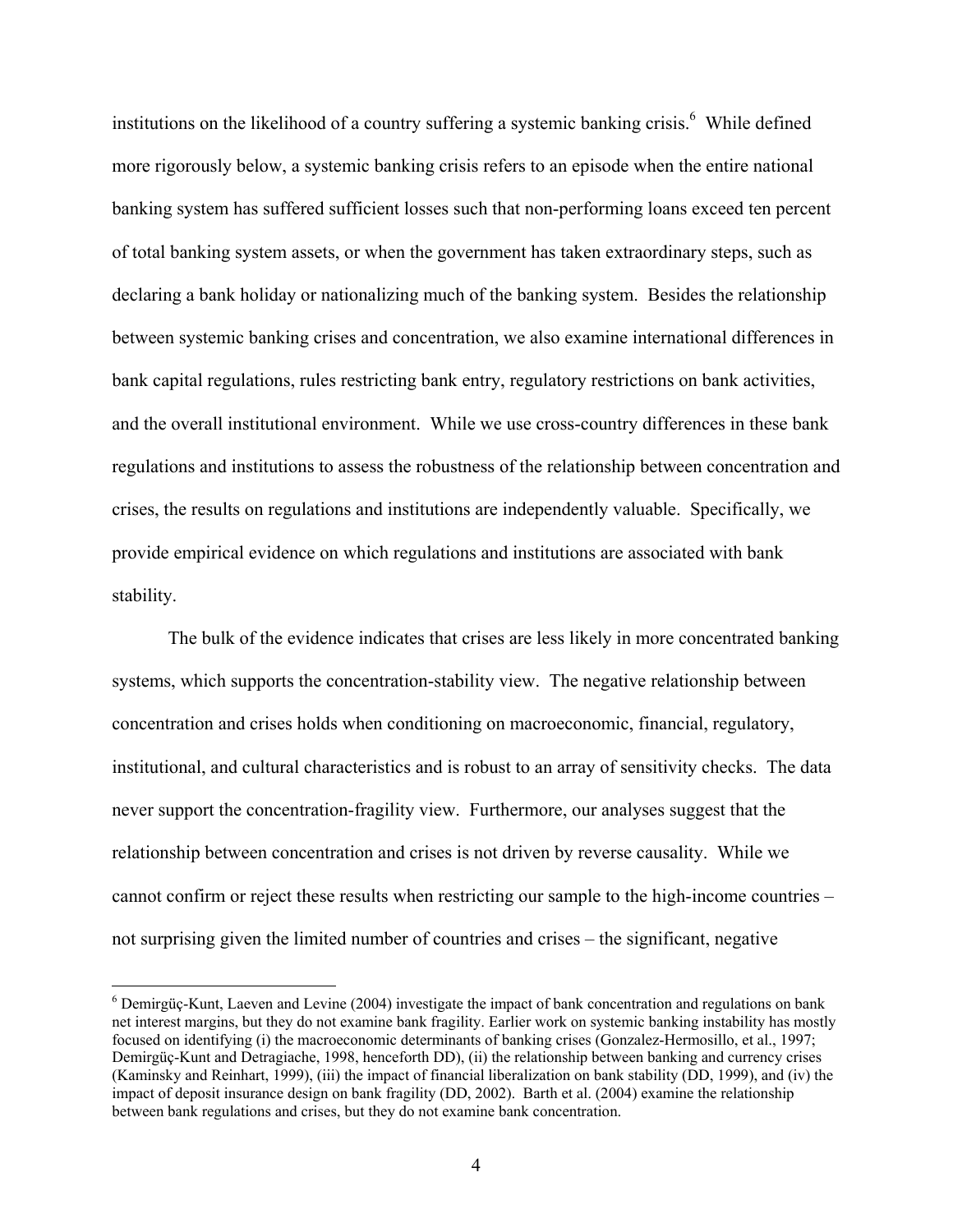relationship between concentration and banking system fragility holds for the sub-sample of developing countries.

The data also indicate that (i) fewer regulatory restrictions on banks – lower barriers to bank entry and fewer restrictions on bank activities – reduce banking system fragility, and (ii) countries with national institutions that facilitate competition in general have a lower likelihood of suffering a systemic banking crisis. Thus, more competitive banking systems are associated with less banking system fragility. In terms of linking the results back to specific parts of the concentration-stability view, the finding that competition reduces fragility when controlling for concentration suggests that something else besides a positive relationship between bank concentration and bank profits drives the negative relationship between bank concentration and banking system fragility. Our results also suggest that concentration might be an insufficient measure of the competitiveness of the banking system.<sup>[7](#page-5-0)</sup>

Given that this is an initial study of bank concentration and crises, these results must be qualified along a number of dimensions. First, we investigate systemic banking crises, which are very difficult to define and date. Consequently, we use different definitions of and dates for crises and obtain robust results. Nevertheless, future work that assesses the impact of the market structure of the banking industry and bank regulations on individual bank fragility will provide a valuable complement to and extension of our research. Second, in some specifications, we examine cross-country differences in bank regulatory policies and national institutions to (i) assess the robustness of the concentration-fragility relationship and (ii) provide information on the links between bank regulations, national institutions, and banking system crises. We are cautious about these results, however, because the regulatory and institutional indicators are

<span id="page-5-0"></span> $7$  See also Claessens and Laeven (2004) who do not find any evidence for a negative relationship between bank concentration and a measure of bank competitiveness calculated from marginal bank behavior.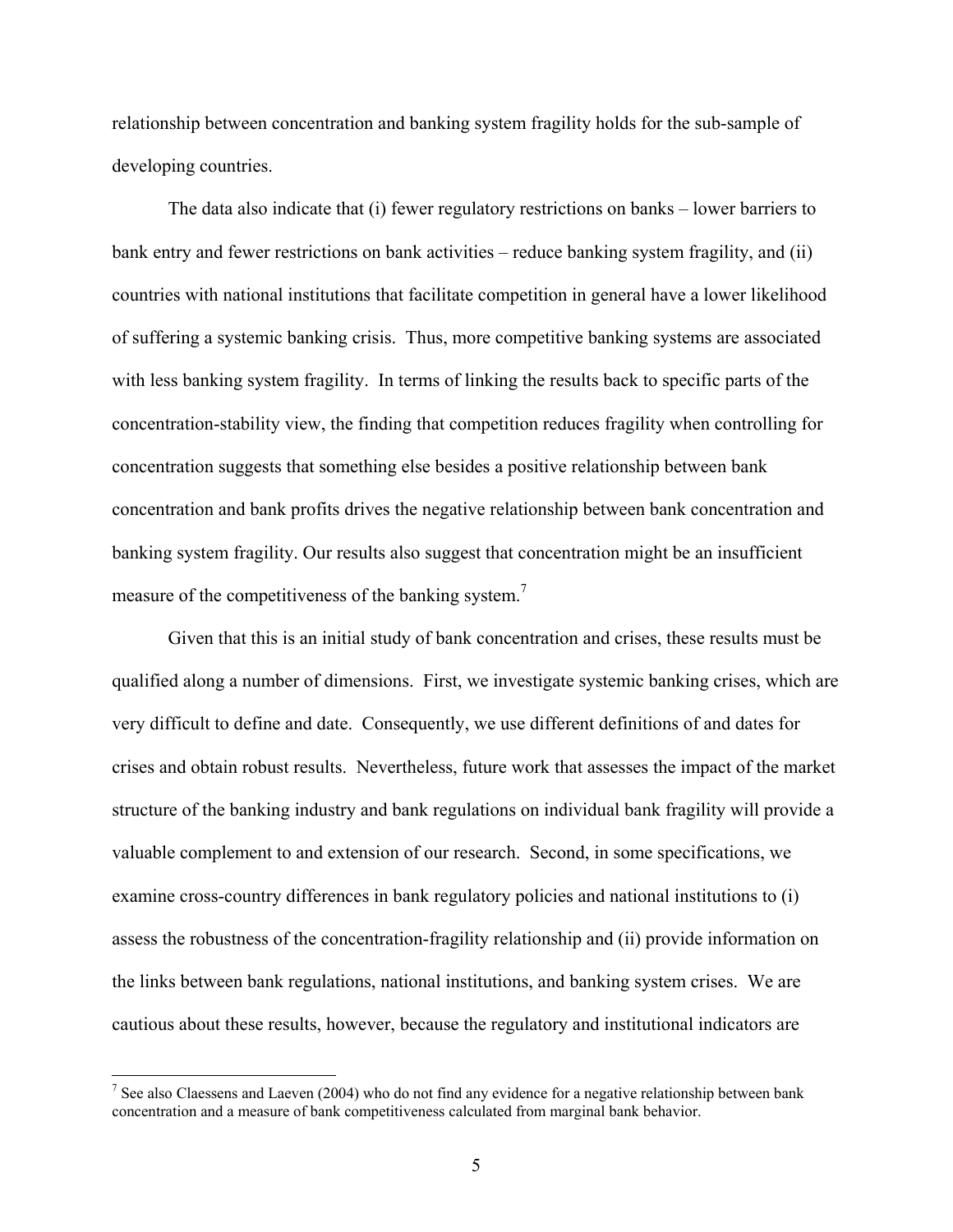measured toward the end of the sample period. Thus, the regulatory and institutional variables are measured after some of the crises. This timing problem does not affect our primary results on bank concentration because the same results hold when these regulatory variables are excluded. Furthermore, some existing research that we review below finds that, except in a few countries, regulatory policies and national institutions have, in general, changed little over the last couple of decades. Nevertheless, future work that focuses on bank-level fragility while using detailed data on bank regulations and institutions will further contribute to our understanding of the determinants of banking crises. Third, this paper provides evidence that is consistent with concentration-stability theories, but inconsistent with models that emphasize the concentrationfragility view. Nonetheless, the empirical work does not explain exactly why concentration increases banking system stability. Future work needs to more fully dissect the channels through which concentration influences bank stability. Finally, while policy-relevant, this research provides an initial assessment of whether concentration is positively or negatively associated with crises and should not be taken as a recommendation for greater bank concentration.

The rest of the paper is organized as follows. Section II describes the data set and presents summary statistics. Section III explains the methodology used in empirical tests. Section IV contains the main results and Section V concludes.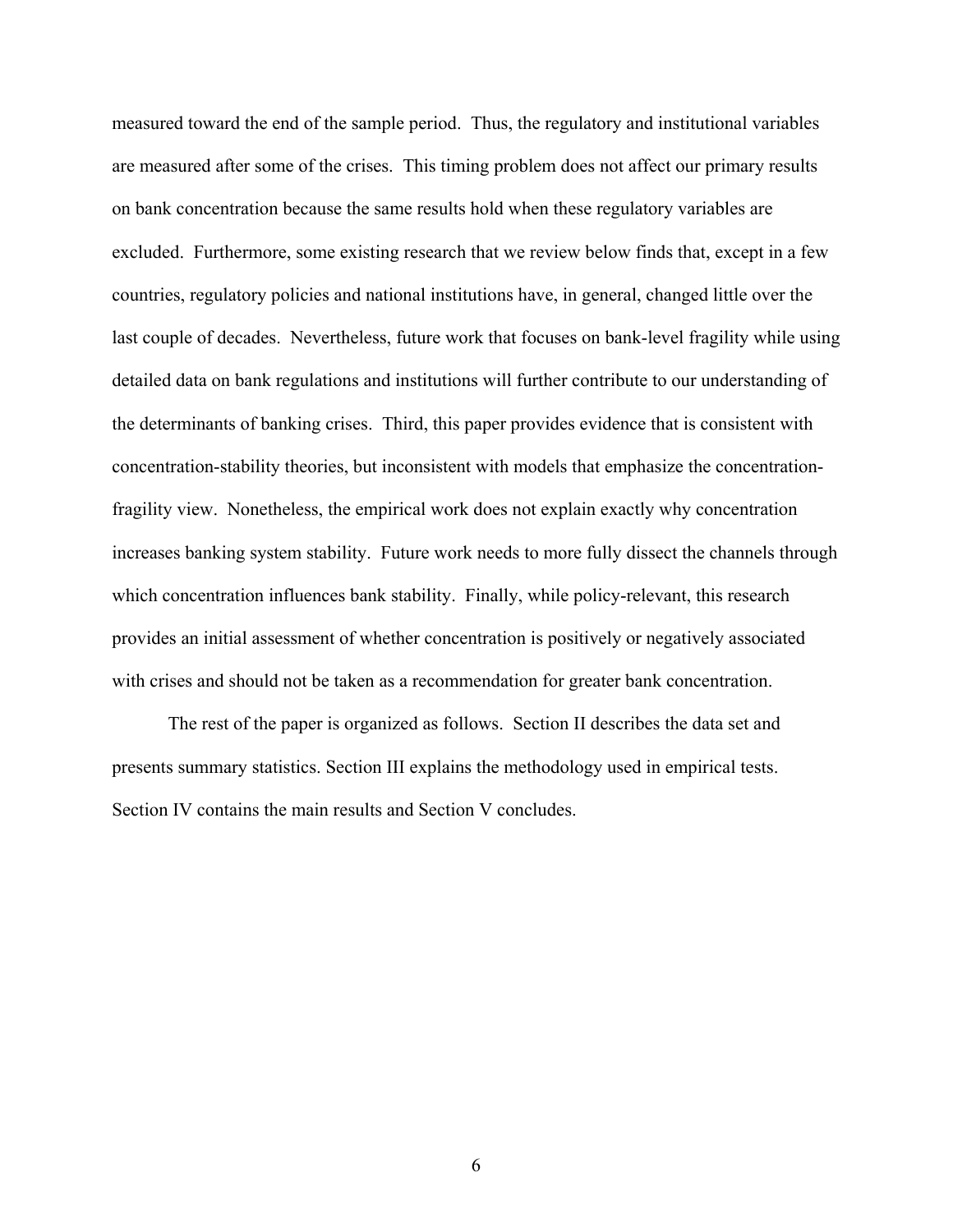# **II. Data and Summary Statistics**

Our sample covers the period 19[8](#page-7-0)0-1997. $8$  Table 1 presents descriptive statistics for the whole sample. $9$ 

*Crisis* is a dummy variable that equals one if the country is going through a systemic crisis and zero if it is not. We use the Demirgüç-Kunt and Detragiache (2002, henceforth DD) dating of systemic banking crises, referring to periods where the national banking system is in such distress that it is not capable of fulfilling any meaningful intermediation role for the economy. Using country-specific data on individual bank failures and reports by national supervisory agencies, along with data collected by Lindgren, Garcia and Saal (1996) and Caprio and Klingebiel (1999), DD (2002) define systemic banking crises as occurring when emergency measures were taken to assist the banking system (such as bank holidays, deposit freezes, blanket guarantees to depositors or other bank creditors), or if large-scale nationalizations took place. DD (2002) also classify a country as experiencing a systemic banking crisis if non-performing assets reached at least 10 percent of total assets at the peak of the crisis, or if the fiscal cost of the rescue operations was at least 2 percent of GDP. Many crises run for multiple years. Following DD (2002), we exclude years classified as crisis years after the initial year of the crisis because during a crisis, the behavior of some of the explanatory variables is likely to be affected by the crisis itself. Note, however, that including all of the crisis years does not change the conclusions, as we demonstrate in the tables below. For the period 1980-1997, our sample includes 69 countries and 47 crisis episodes. Besides using this definition of systemic crises, which has

<span id="page-7-0"></span><sup>&</sup>lt;sup>8</sup> The data include the East Asian crises, but are robust to their exclusion.

<span id="page-7-1"></span> $9$  Appendix Tables 1 and 3 (i) provide data sources, (ii) present country data on GDP per capita, concentration, crisis periods, and (iii) define the rationale for classifying each crisis as a systemic banking crisis. Appendix Table 2 presents separate statistics for crisis- and non-crisis observations. These tables are available on request.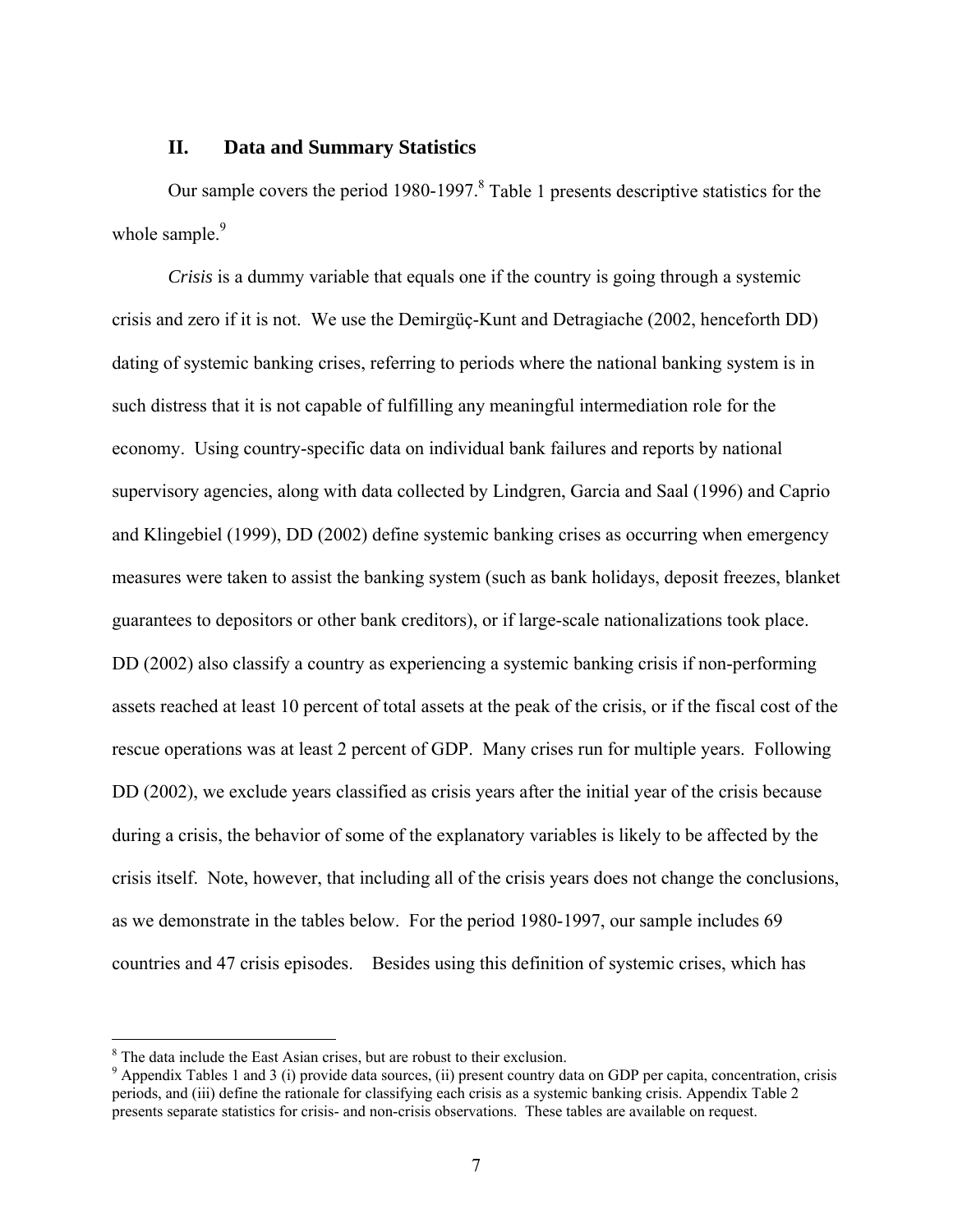been employed by recently published papers (DD, 1998, 2002; Barth et al, 2004, 2005), we provide robustness tests using alternative definitions of "systemic crises."[10](#page-8-0) 

*Concentration* equals the share of assets of the three largest banks in total banking system assets.<sup>11</sup> We compute a measure of bank concentration using the Bankscope database compiled by Fitch-IBCA, which reports bank balance sheet data in a large cross-section of countries beginning in 1988. Since the sample of banks covered in Bankscope increased over the sample period, changes in the concentration measure could reflect changes in coverage. To reduce biases stemming from the coverage problem, we average the concentration measure over the period 1988-1997. Moreover, other information suggests that changes in Bankscope coverage do not influence our results because we obtain the same results using (i) annual concentration values, (ii) concentration from Bankscope measured at the beginning of the sample period, and (iii) different measures of concentration. Furthermore, by confirming our results using the initial level of concentration at the start of the sample period, we reduce reverse causality concerns.

As reported in Table 1, there is wide cross-country variation in the sample, with concentration levels ranging from less than 20 percent for the U.S. to 100 percent for many African countries, with a sample mean of 71%.

We control for many factors. Specifically, we begin with the econometric specification in DD (2002) and include the same regressors. Thus, we include the rate of growth of real GDP, the change in the external terms of trade, and the rate of inflation, to capture macroeconomic developments that are likely to affect the quality of bank assets. The short-term real interest rate

<span id="page-8-0"></span><sup>&</sup>lt;sup>10</sup> While recognizing that there is no single, unanimous definition of a systemic banking crisis, the primary goal of this paper is to provide the first cross-country assessment of the relationship between bank concentration, competition, and crises. Thus, we assess this link using different definitions of both crises and concentration.

<span id="page-8-1"></span><sup>&</sup>lt;sup>11</sup> Defining the economy as the relevant banking market abstracts from the fact that in some developed countries, such as the United States, the relevant banking market is sub-national. Below, we control for this fact by testing the robustness of our results to dropping developed economies.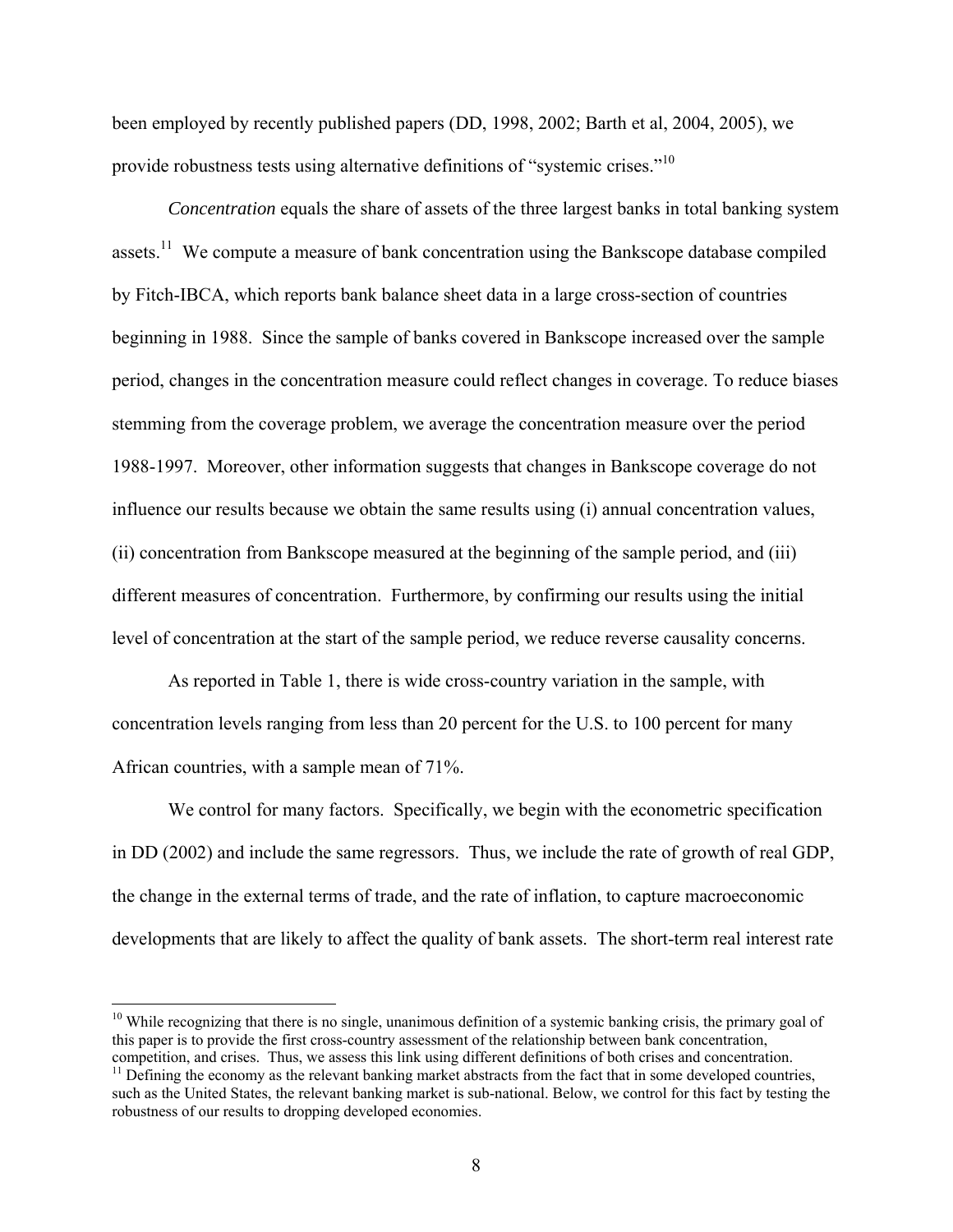is included to capture the banks' cost of funds. Also, higher real interest rates may affect bank profitability increasing default rates. The vulnerability of the banking system to sudden capital outflows triggered by foreign exchange risk is measured by the rate of exchange rate depreciation and by the ratio of M2 to foreign exchange reserves. Lagged credit growth is also a control since high rates of credit expansion may finance an asset price bubble that may cause a crisis when it bursts. We also include DD's (2002) index of moral hazard caused by deposit insurance generosity since they find that it contributes significantly to financial fragility.[12](#page-9-0)  Finally, GDP per capita is used to control for the level of development of the country. Table 1 shows a wide variation in the control variables across countries and over time. Our preliminary analyses show that countries in crisis grow more slowly, experience negative terms of trade shocks, and have both higher inflation and deprecation rates than countries not in crisis.<sup>13</sup>

We also augment the benchmark specification in DD by using measures of bank regulation, the competitiveness of the banking system and the economy in general, and a summary institutional index. Including these measures allows us to test for the direct effect of competitiveness on systemic crisis probability, controlling for banking sector concentration. Measures of bank regulation come from Barth et al., (2001, 2004, 2005). The data set is collected through surveys of government officials in the late 1990s. There is some evidence, however, that regulatory policies have not changed much in most countries. For instance, Barth et al. (2001) show that the regulatory restrictions on bank activities did not change much following systemic crises. Moreover, in the few cases when they did change, there was a change

<span id="page-9-0"></span> $12$  To build an aggregate index of moral hazard, DD (2002) estimate the first principal component of various deposit insurance design features. Specifically, they use coinsurance, coverage of foreign currency and interbank deposits, type of funding, source of funding, management, membership, and the level of explicit coverage to create this aggregate index that increases with the generosity of the deposit insurance regime. The index varies over time since different countries adopted deposit insurance or revised its design features at different points in time. 13 See Appendix Table 2, available on request.

<span id="page-9-1"></span>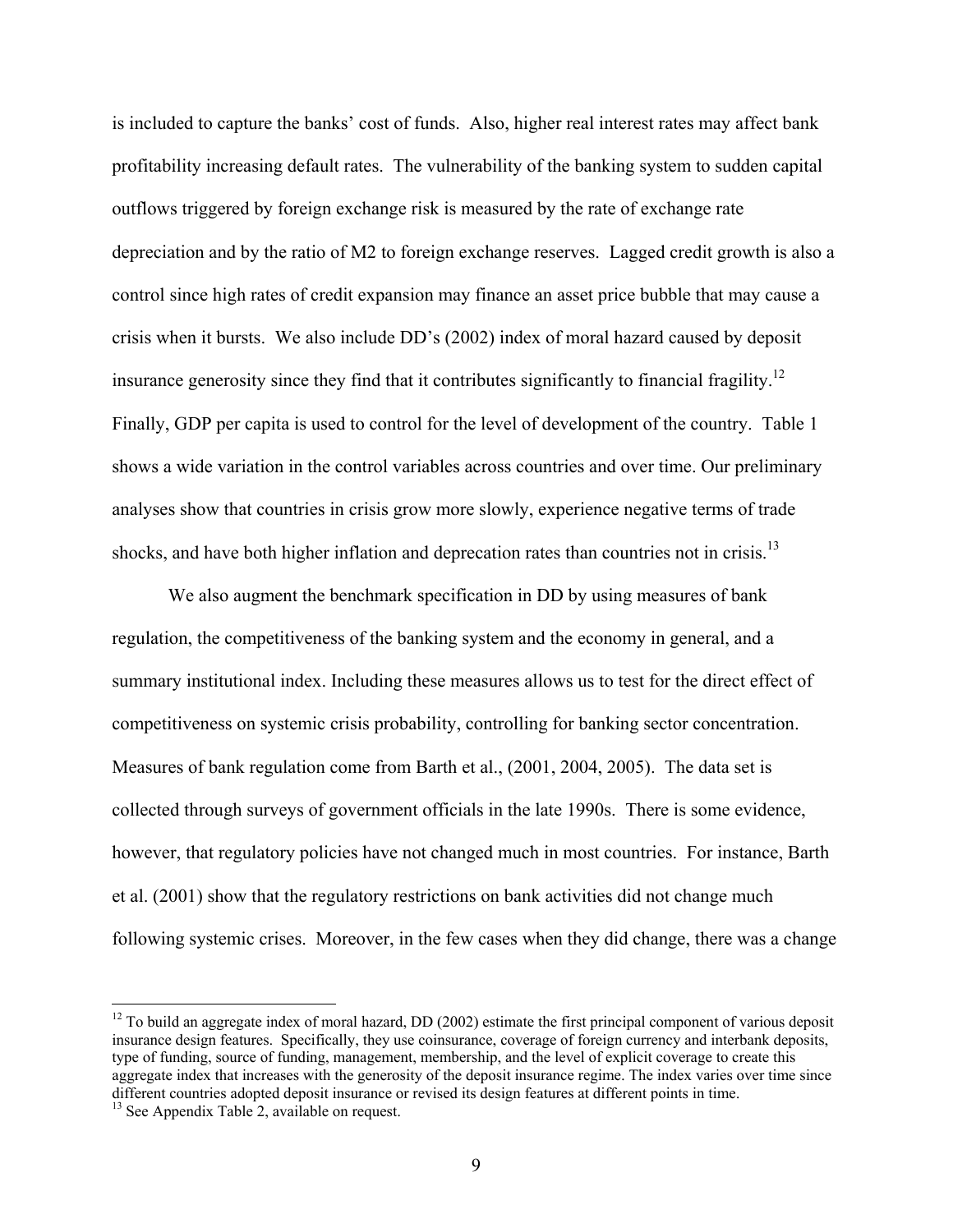toward fewer regulatory restrictions. Thus, the timing of the Barth et al. (2001) data actually biases the results against finding a positive relationship between regulatory restrictions on bank activities and the likelihood of suffering a systemic crisis. $14$ 

We use four measures of bank regulation.

*Fraction of Entry Denied* is the number of entry applications denied as a fraction of the number of applications received from domestic and foreign entities. This is a measure of entry restrictions in banking and thus the contestability of the market. To the extent restricted entry increases bank profits, this variable would be associated with less fragility. If however, restricted entry induces inefficiencies in the banking market, it could also lead to greater fragility.

*Activity Restrictions* aggregates measures that indicate whether bank activities in the securities, insurance, and real estate markets and ownership and control of nonfinancial firms are (1) unrestricted, (2) permitted, (3) restricted, or (4) prohibited. The aggregate indicator has therefore a possible maximum variation between four and 16, with higher numbers indicating more restrictions on bank activities and nonfinancial ownership and control. If these restrictions keep banks from entering excessively risky lines of business, then they may foster banking system stability. If however, restrictions prevent firms from diversifying outside their traditional lines of business, they may increase the fragility of the system.

*Required Reserves* is the ratio of bank assets that regulators require banks to hold as reserves. Banking systems with higher ratios of required reserves may be more stable since they would have a greater buffer to absorb liquidity shocks. However, greater required reserves are also a tax on the banking system, which may lower profits and raise fragility.

<span id="page-10-0"></span><sup>&</sup>lt;sup>14</sup> Carkovic and Levine (2002) show that the bank regulations in Chile changed very little in the 1990s..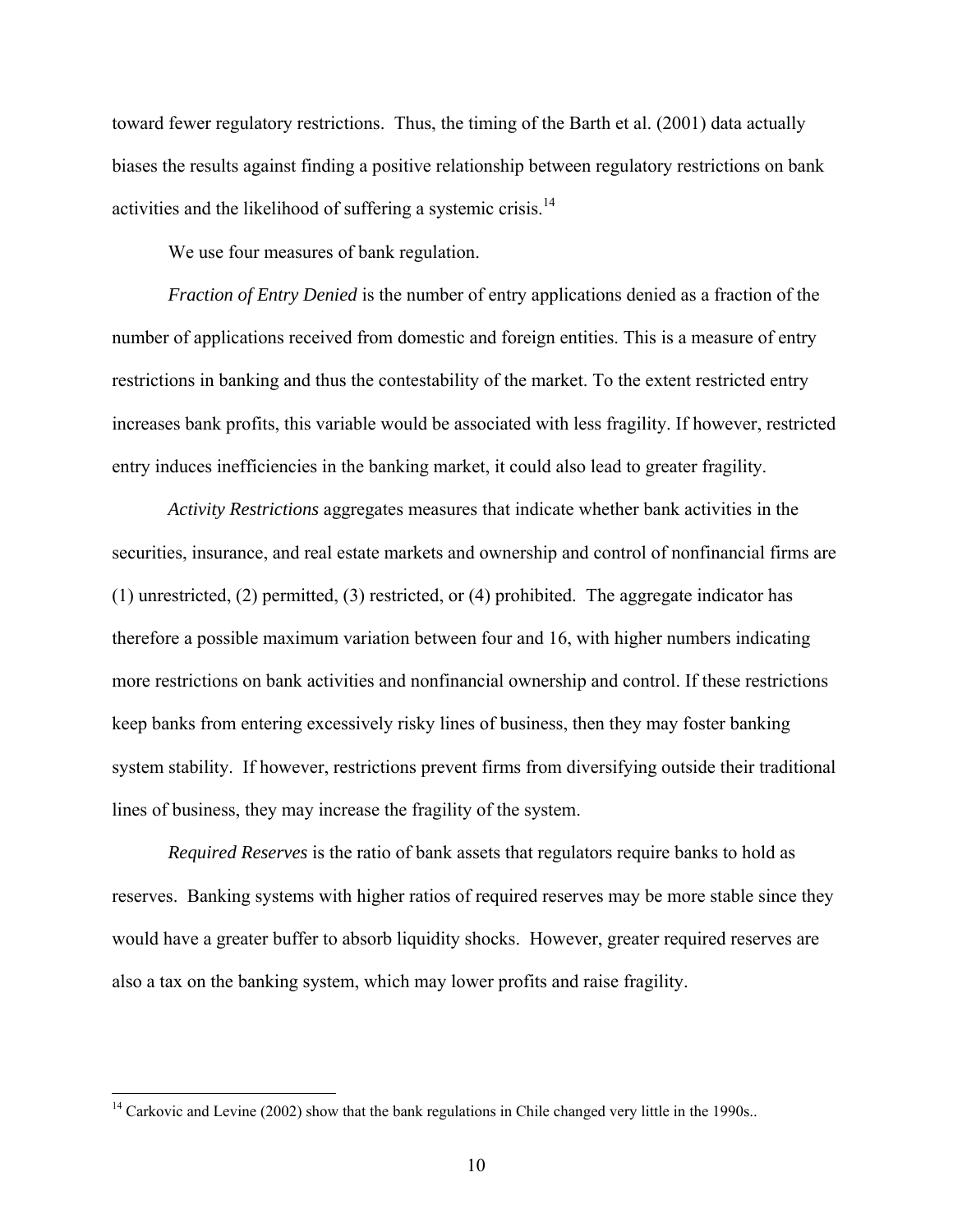*Capital Regulatory Index* is a summary measure of capital stringency and is given by the sum of initial capital stringency and overall capital requirements. To the extent that book capital is an accurate measure of bank solvency we expect better capitalized banks to be less fragile.

We also use three additional variables to capture the extent of banking freedom and general economic freedom and the institutional environment.

*Banking Freedom* is an indicator of the openness of the banking system. It is a composite index of whether foreign banks are able to operate freely, how difficult it is to open domestic banks, how degree of regulation of financial market activities, the presence of state-owned banks, whether the government influences allocation of credit, and whether banks are free to provide customers with insurance products and invest in securities. Higher values indicate fewer restrictions on banking freedoms. On the one hand, fewer official impediments to bank operations and entry could stimulate efficiency and diversification that promotes stability. On the other hand, greater banking freedom could induce destabilizing competition.

*Economic Freedom* is an indicator of how a country's policies rank in terms of providing economic freedoms. It is a composite of ten indicators ranking policies in the areas of trade, government finances, government interventions, monetary policy, capital flows and foreign investment, banking and finance, wages and prices, property rights, regulation, and black market activity. Higher scores indicate polices more conducive to competition and economic freedom. To the extent freedoms allow banks to improve efficiency and to engage in different activities and diversify their risks, we expect increased level of freedoms to reduce fragility. However, greater freedoms also allow banks to undertake greater risks, particularly if existing regulations distort risk-taking incentives. Thus, overall greater freedom may also lead to greater bank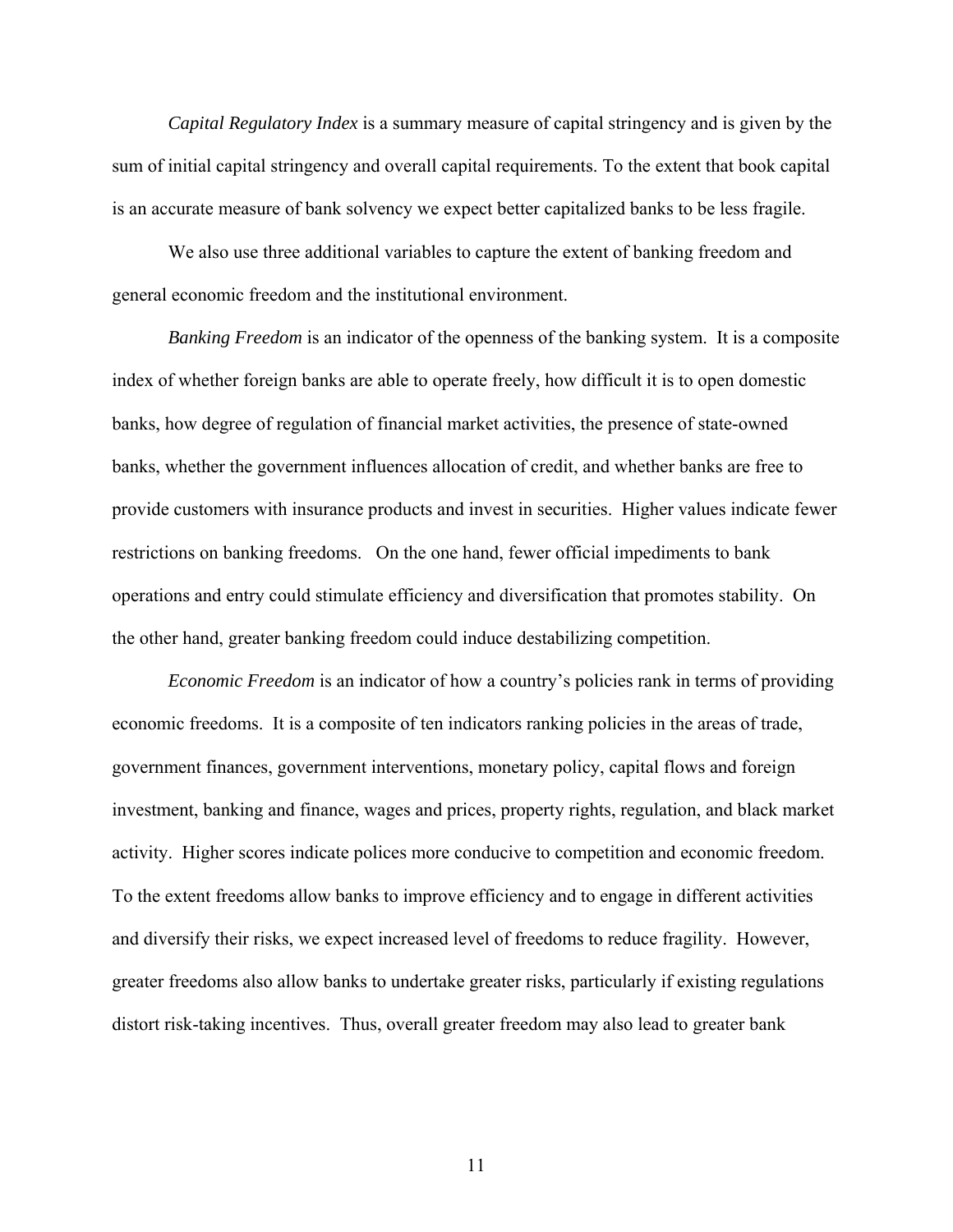fragility. Both *Banking* and *Economic Freedom* are available from the Heritage Foundation, are built on expert opinions, and are average values for the period 1995-97.

*KKZ\_Composite* is an index of the overall level of institutional development constructed by Kaufman, Kraay and Zoido-Lobaton (1999). The underlying indicators are voice and accountability, government effectiveness, political stability, regulatory quality, rule of law, and control of corruption. This index is available for 1998. We expect better institutions to lead to reduced bank fragility, controlling for all other factors.

Finally, we control for other national characteristics that the literature has identified as being closely linked to financial sector development. Specifically, we control for whether the country has a *British, French German, or Scandinavian Legal Origin* because La Porta et al. (1997, 1998), Beck, Demirguc-Kunt, and Levine (2003), and others find that legal origin explains cross-country differences in financial development. We control for legal origin by including dummy variables that take on the value one for the respective legal tradition. We capture the Scandinavian legal origin in the constant. *Catholic, Protestant* and *Muslim* are the shares of the respective religion in each country, with the constant capturing other religions. Stulz and Williamson (2003) find that Protestant countries have stronger creditor right protection. We also use the absolute value of a country's *Latitude*, since Acemoglu, Johnson, and Robinson (2001), Engerman and Sokoloff (1997), Easterly and Levine (2003), and Beck, Demirguc-Kunt, and Levine (2003) show that endowments influence institutional and financial development. Finally, we control for *Ethnic Fractionalization*, since Easterly and Levine (1997) show that ethnic diversity tends to reduce the provision of public goods, including the institutions that support the contracting environment.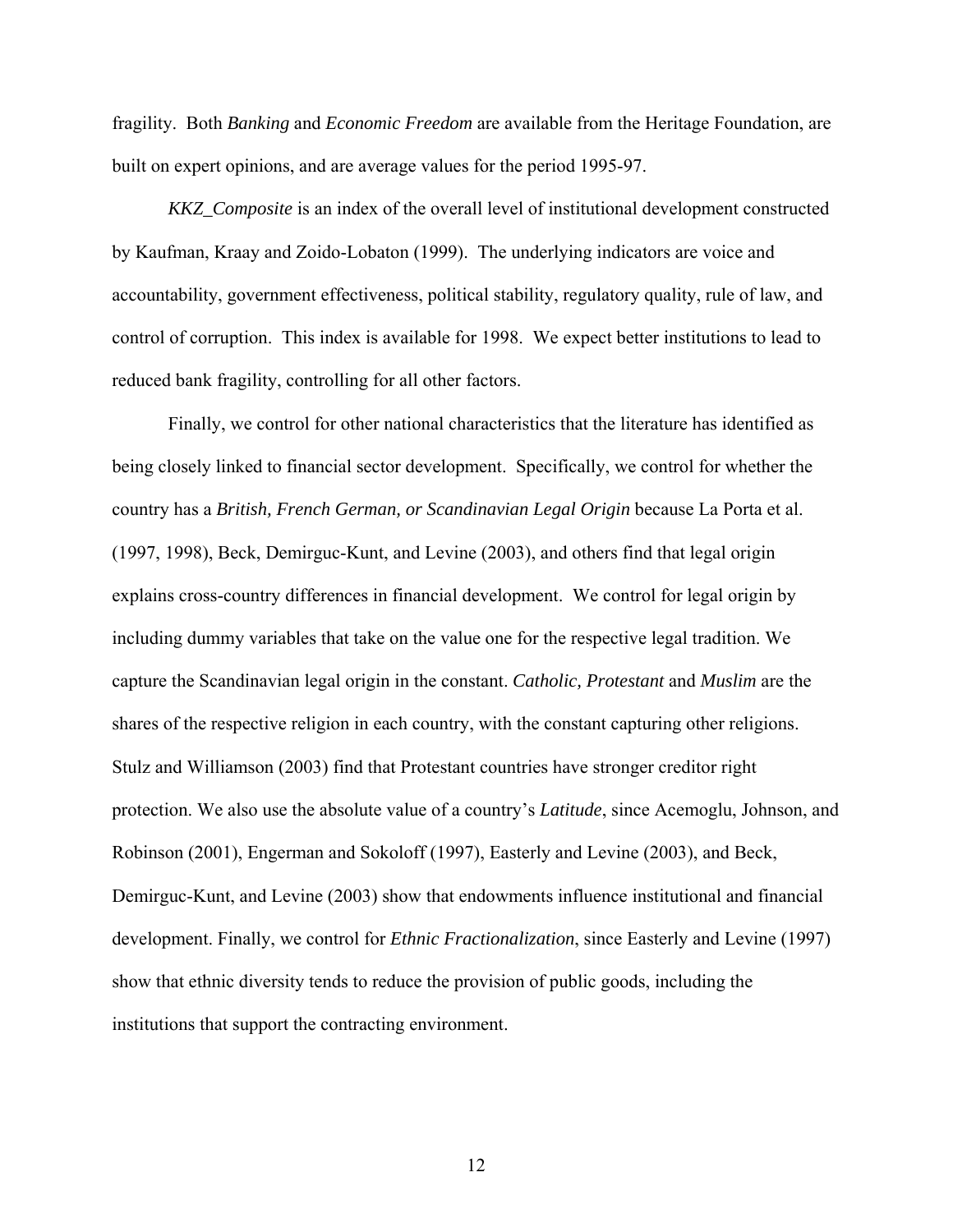## **III. Methodology**

 $\overline{a}$ 

To test whether bank concentration and competition affect banking system fragility, we follow DD (1998, 2002) and use a logit probability model that is robust to heteroskedasticity.  $^{15}$ We estimate the probability that a systemic crisis will occur at a particular time in a particular country, assuming that this probability is a function of the explanatory variables  $(X(i,t))$ . Let  $P(i, t)$ t) denote a dummy variable that takes the value of one when a banking crisis occurs in country i and time t and a value of zero otherwise.  $\beta$  is a vector of n unknown coefficients and  $F(\beta'X(i, t))$ is the cumulative probability distribution function evaluated at  $\beta'X(i, t)$ <sup>16</sup> Then, the loglikelihood function of the model is:

Ln L =  $\sum_{t=1}$ .  $\sum_{i=1}$ .  $\{P(i,t) \ln[F(\beta'X(i,t))] + (1-P(i,t)) \ln[1-F(\beta'X(i,t))] \}.$ 

While the sign of the estimated coefficient for each explanatory variable indicates whether an increase of that explanatory variable increases or decreases the probability of a crisis, the estimated coefficients do not indicate the magnitude of the impact of a marginal change in the explanatory variable on the probability of a crisis. Instead, the coefficients reflect the effect of a change in an explanatory variable on  $\ln(P(i,t)/(1-P(i,t)))$ , so that the magnitude of the impact on the probability of a crisis depends on the slope of the cumulative distribution function at  $\beta'X(i,t)$ . Therefore, the magnitude of the change in the probability of a crisis depends on the initial values of all the independent variables and their coefficients. Thus, in the analyses below, we present marginal coefficient estimates that are computed at the sample mean. These

<span id="page-13-1"></span><span id="page-13-0"></span>

<sup>&</sup>lt;sup>15</sup> Also see Cole and Gunther (1995), Gonzalez-Hermosillo et al. (1997), and Demirguc-Kunt (1989).<br><sup>16</sup> Since observations within each country group may also be correlated, we relax the assumption that errors are independent within country observations. We present these robustness tests below.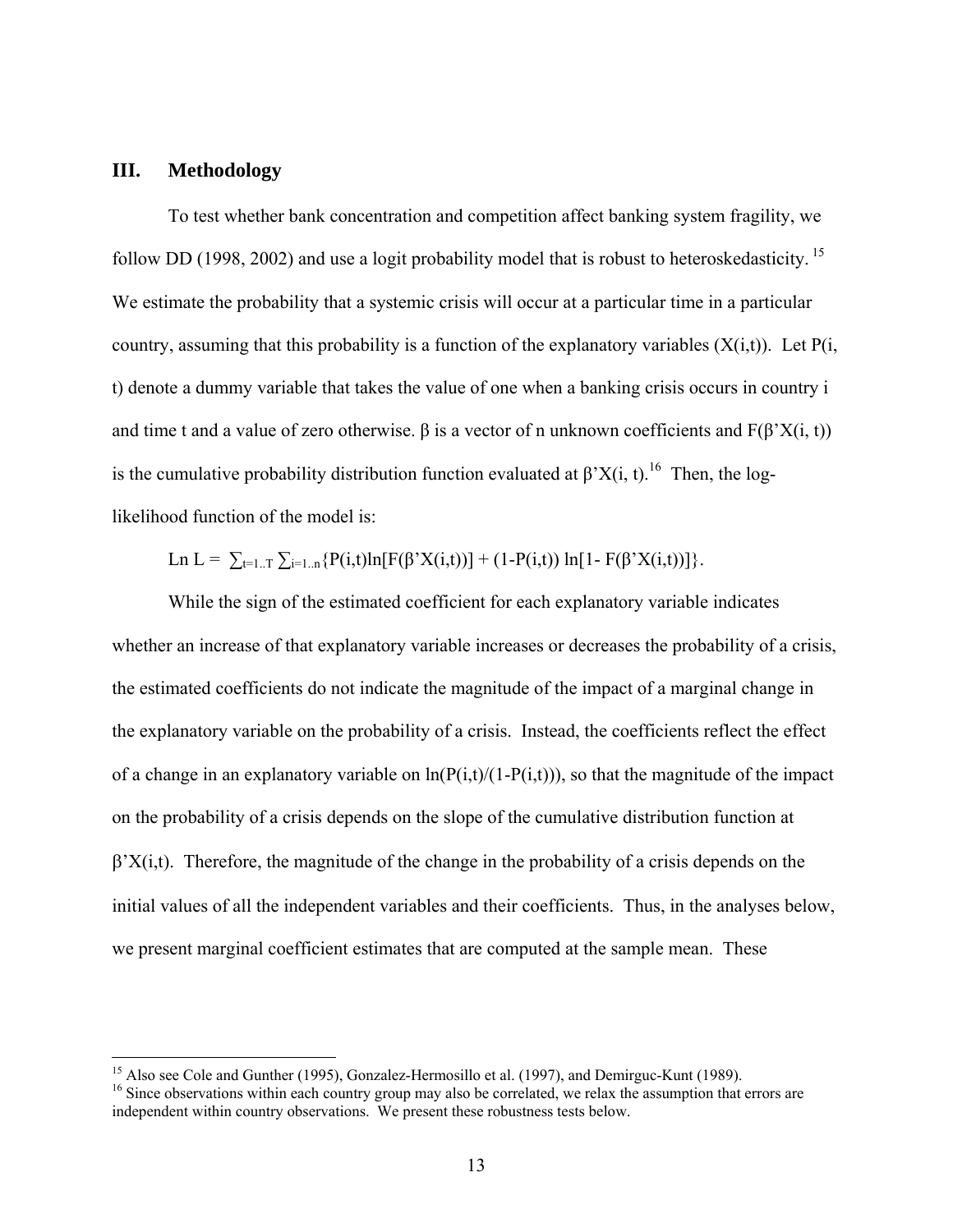estimates illustrate the economic magnitudes of the relationship between each explanatory variable and the probability of a systemic banking crisis evaluated at the sample mean.

## **IV. Results**

#### A. Main findings

In Table 2, banking system concentration enters all of the regressions negatively and significantly. Regression (1) presents the results when including the standard explanatory variables; regression (2) adds concentration.<sup>17</sup> Concentration enters with a significant negative coefficient throughout. In columns (3) and (4), we test the sensitivity of our findings to the treatment of crisis observations after the initial year of the crisis. In column (3), we include all the crisis period observations.<sup>18</sup> In column (4), we weight the crisis observations by the length of the crisis. In both cases, our finding of a negative and significant relationship between bank concentration and crisis probability is confirmed. These analyses lend no support to the view that concentration induces banking system instability. Rather, the results suggest that concentrated banking systems are less vulnerable to banking crises.

<span id="page-14-0"></span> $17$  We also ran the column (2) regression without GDP per capita and obtain very similar results on concentration.

<span id="page-14-1"></span><sup>&</sup>lt;sup>18</sup> When we included subsequent crisis years as non-crisis observations, the results on concentration are similar.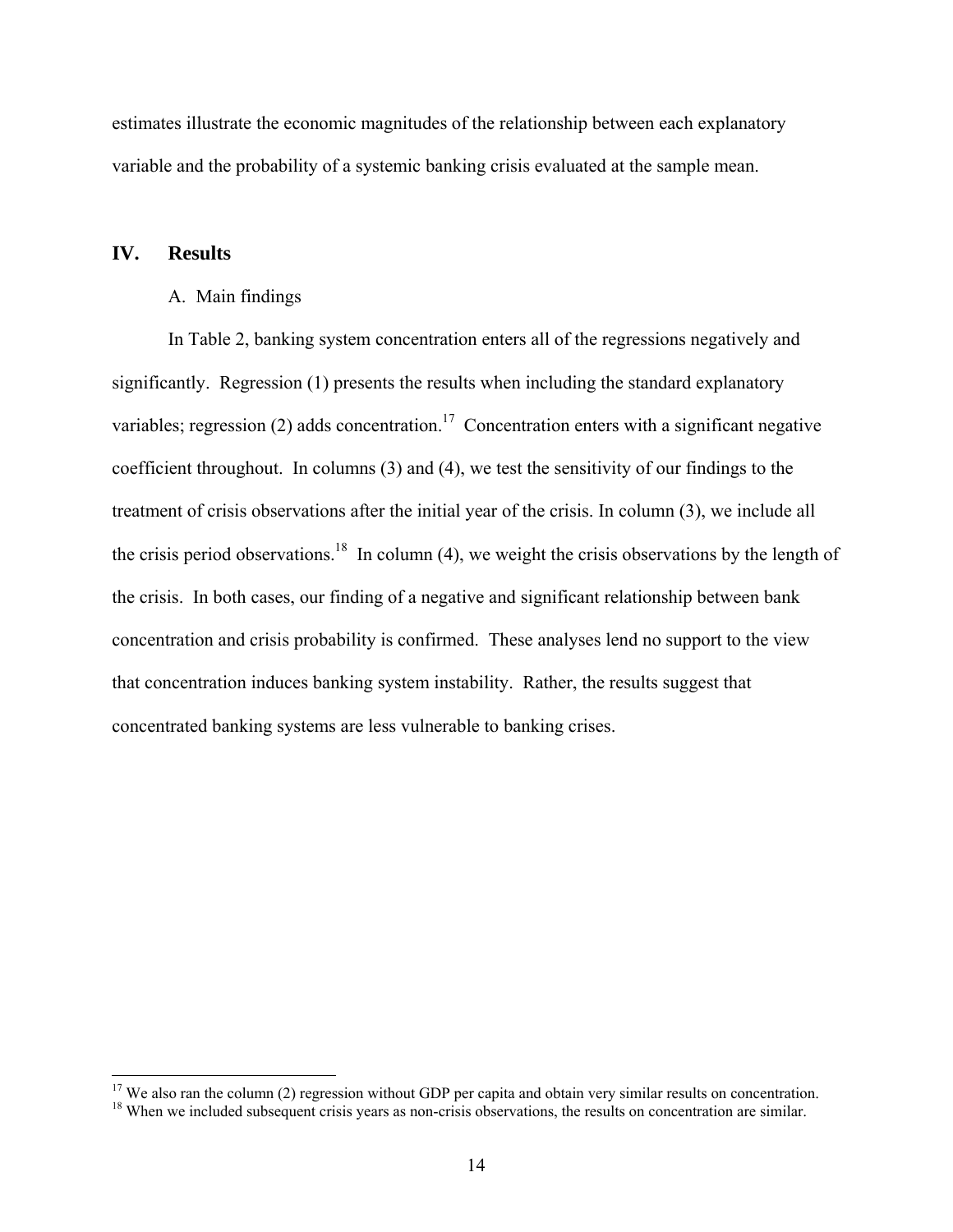The Table 2 estimates also suggest that the economic impact is large. Regression (2) indicates that a one standard deviation increase in concentration (0.2) leads to a decrease in the probability of a crisis of one percent  $(-0.01=0.2*-0.05)$ . Since crisis probabilities at any point in time are quite low (five percent), this is a substantial reduction. When including the subsequent crisis years in the analyses, the estimated effect of a one standard deviation in bank concentration leads to a reduction in the predicted probability of a crisis of 3.5 percent, compared to a sample mean of 18 percent for the sample that includes the years of the crisis. This result is supportive of the concentration-stability view that concentration fosters a more stable banking system.

Among the control variables, GDP growth and per capita GDP enter negatively, while the real interest rates enter positively, as suggested by economic theory and earlier empirical studies. While moral hazard enters positively and significantly in column  $(1)$ , indicating that deposit insurance design influences banking system stability, it loses significance in some specifications when controlling for bank concentration. A strong negative correlation between concentration and moral hazard might explain the loss of significance of moral hazard. We view the fit of the model as satisfactory given the difficulty in modeling systemic crises. The benchmark specification with concentration classifies 66 percent of all observations and 73 percent of crisis observations accurately (column 2).<sup>19</sup> Pseudo R-squares range from  $6\%$  to 11% depending on the specification. The mean predicted probability for crisis observations is 12%, whereas it is 4% for non-crisis observations. The estimated crisis probability increases prior to the crisis, and the mean for three years prior to crisis is 5%.

<span id="page-15-0"></span>To check for a non-linear relationship between concentration and crises, we run a piecewise regression, where concentration is broken into quintiles (Table 2, column 5). We create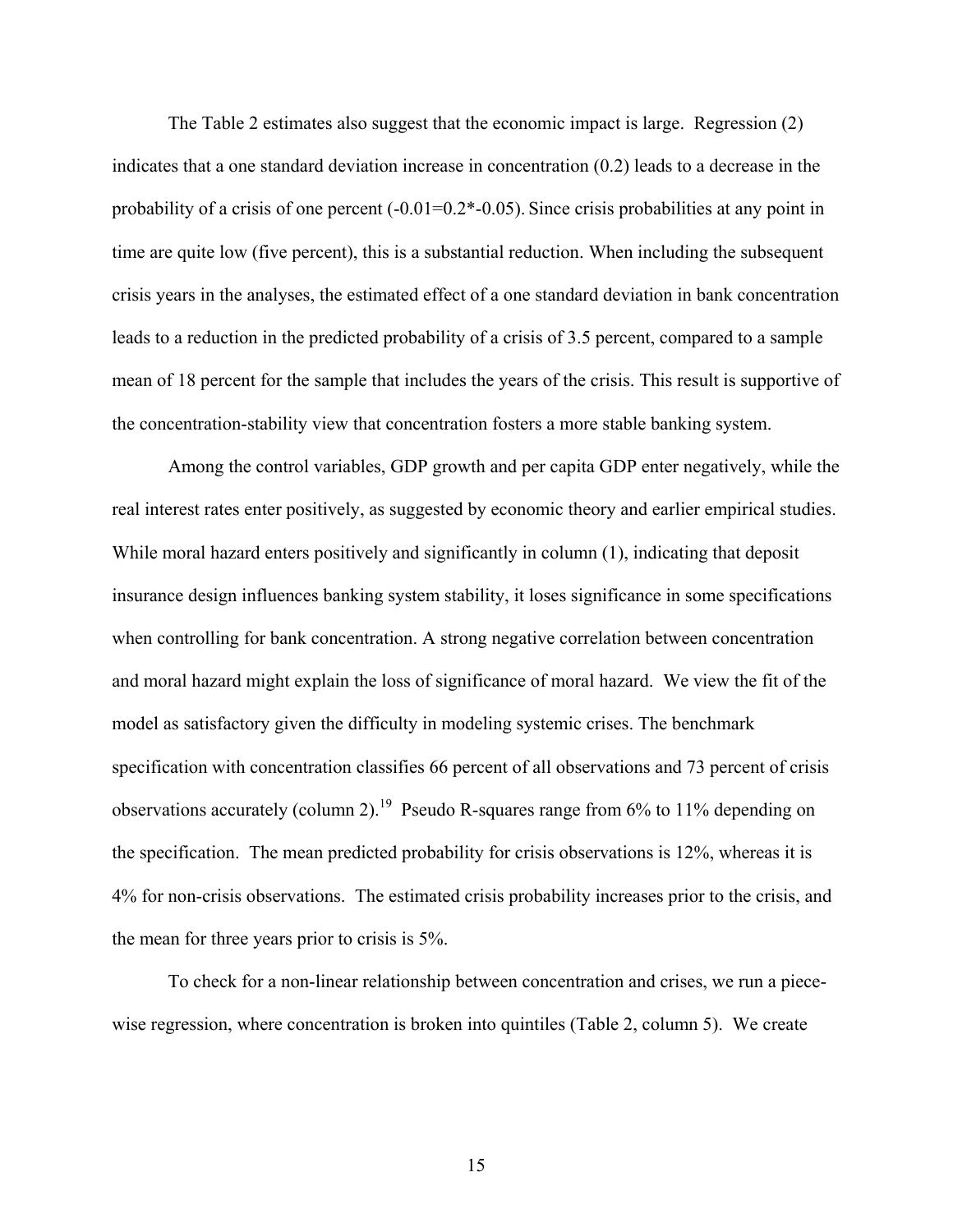five concentration quintile dummies that equal one if the value of concentration falls within that quintile and zero otherwise. Thus, each observation in the regression has five concentration variables. We multiply the concentration variable by each of the concentration quintile dummy variables, so that four of these equal zero for each observation. The results indicate that the stabilizing effect of concentration is significant for all but the lowest concentration quintile. The coefficient size decreases at higher levels of concentration, but remains negative. The regression (5) results indicate that there is a statistically significant, negative relationship between concentration and banking system fragility for levels of concentration above 35 percent.

#### B. Sensitivity analyses

In Table 3, we investigate the sensitivity of the results to using different definitions of a systemic crisis, controlling for reverse causation, employing alternative definitions of banking system concentration, estimating alternative econometric specifications and using alternative samples. In column (1), we change the crisis definition to the one used by Caprio and Klingebiel  $(1999)$ <sup>20</sup> This crisis definition blurs the distinctions between crisis and non-crisis observations, as it includes borderline crises. Nevertheless, we use this alternative definition as a robustness check. The concentration result remains essentially unchanged, negative and significant at ten percent. In column (2) we report results with a different crisis definition where systemic crisis definition excludes the NPL criteria (NPL>10%) and reclassifies these "former" crisis countries as non-crisis countries. This change leaves the results unchanged. In unreported regressions, we

 $19$  In classifying observations, predicted probabilities significantly higher than five percent (number of crisis observations divided by total number of observations which equals the sample mean of the crisis dummy) are

<span id="page-16-0"></span>classified as crisis of the percent are re-defined as non-crisis countries and the following crises are added to the sample: Burundi (1994-97), Canada (1983-85), Congo (1992-97), Denmark (1987-92), and France (1994-95).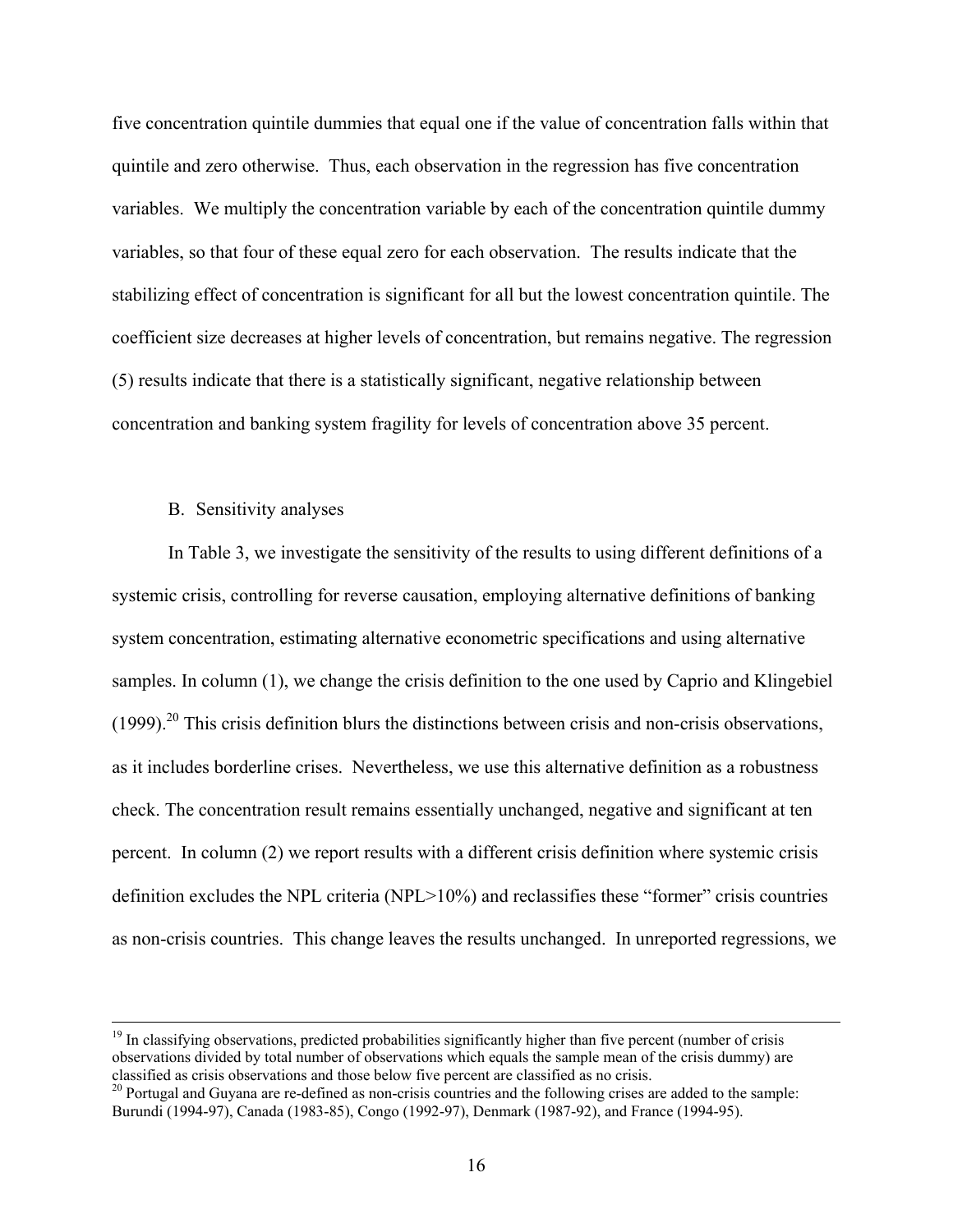also tried excluding these countries from the estimation, which does not affect the significance level of the concentration variable.<sup>21</sup>

Robustness tests indicate that the results are not driven by reverse causality. Reverse causality could arise if systemic crises led to lower levels of concentration in the banking system through greater entry or changes in general competition policies. Although we check the robustness of the results, it is important to reiterate why we use average concentration over the period 1988-1997 for the bulk of the analyses rather than using annual observations. The sample of banks covered by Bankscope changes over the sample period. Thus, measured changes in concentration when using annual data may reflect changes in coverage, not changes in actual concentration. Therefore, using annual data will induce an errors in variables problem that biases the results toward finding an insignificant relationship. Nevertheless, we undertake the following sensitivity analyses. First, we inspect individual crisis cases in our sample. We do not see a significant pattern of reduced concentration after crisis episodes, and indeed the data suggest that concentration generally varies little over time. Second, we estimate a specification using the initial level of concentration (1988 or the first available year in the data) instead of the 1988-97 average. Table 3 regression (3) shows that this does not change our results significantly: concentration is negatively associated with the likelihood of suffering a crisis.<sup>22</sup>

As additional robustness checks, we use the Herfindahl index of concentration, which is the sum of the squared market shares. Given that our sample size changes over the sample period, including banks beyond the top three might introduce measurement bias. For this

<u>.</u>

<span id="page-17-0"></span> $21$  In unreported regressions, we also excluded from the systemic crisis definition NPL as well crisis cost criteria (crisis costs >2 % of GDP) and re-classified all these observations as non-crisis observations; the coefficient on concentration is still negative and significant at the six percent level.<br><sup>22</sup> Since some of the crisis episodes occur before the date beginning date of data on concentration, we re-ran the

<span id="page-17-1"></span>regression without those crisis episodes that precede the initial concentration date. This leaves us with only 20 crisis episodes and less than half of the total number of observations, yet the concentration variable still remains negative and significant. We also confirm our results using annual data.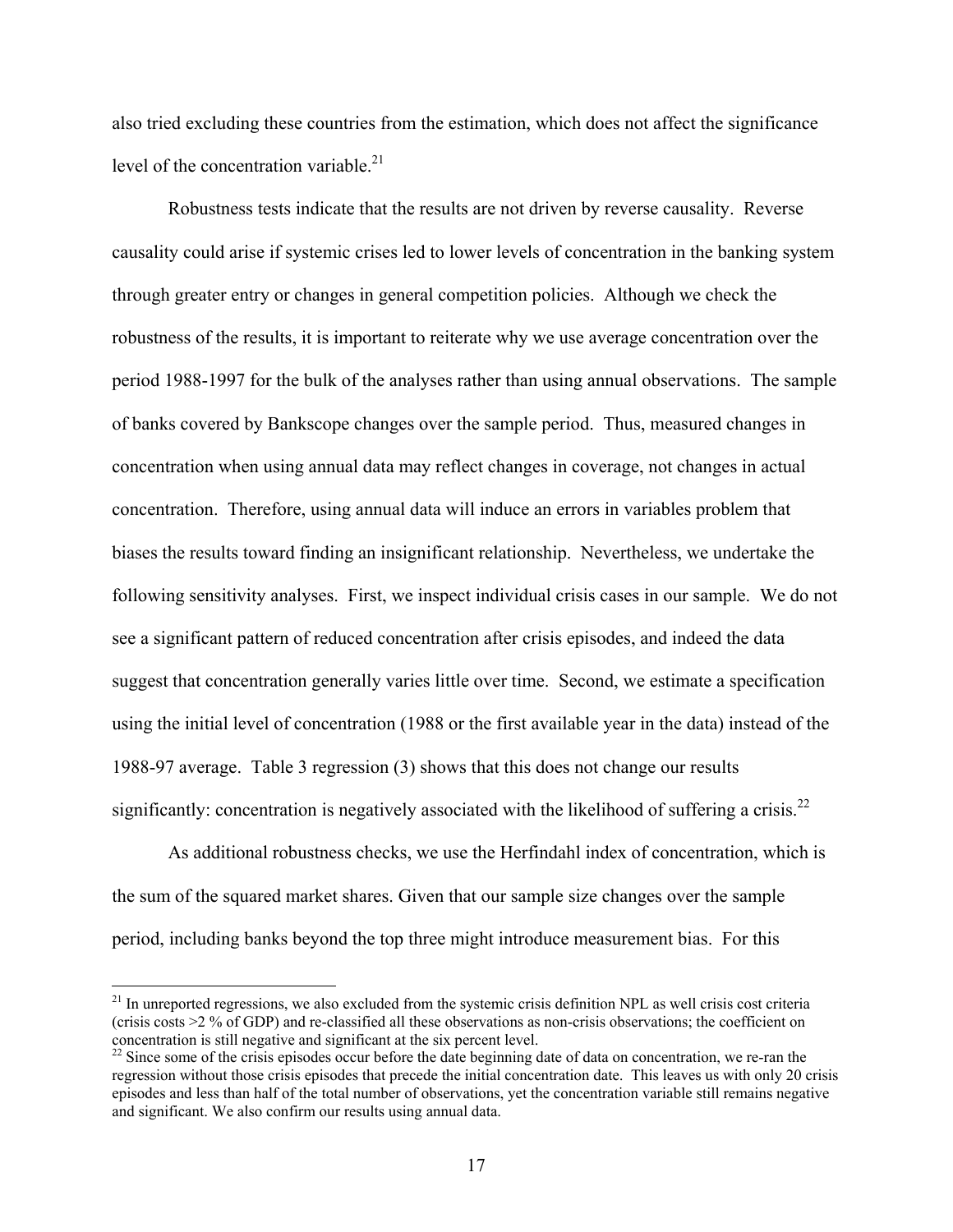reasons, we favor the three-bank concentration indicator, which equals the share of assets of the three largest banks relative to total banking system assets. Nevertheless, the result using the Herfindahl index for all available banks indicates a negative and significant (at the ten percent level) relationship between concentration and crises (column 4).<sup>23</sup>

Thus far, we have allowed for heteroskedasticity of errors and corrected for it, but assumed that the errors are independent. Given that we use a panel data set, the error terms within individual countries may be correlated with each other. To control for the fact that omitted country-level characteristics might cause correlation of the error terms within countries, Table 3, column (5) reports results that allow for clustering within countries. Specifically, we require that error terms are independent across countries but not necessarily within countries. Concentration still enters with a negative and significant coefficient.<sup>24</sup>

We also investigate the sensitivity of our results to using alternative samples. In column (6) of Table 3, we exclude all countries with populations of less than 20 million.<sup>25</sup> In column (7), we exclude G-10 countries. In both cases, we continue to find a negative relationship between crises and concentration.<sup>26</sup> Running the regression with only G-10 or high-income countries yields a negative but insignificant relationship between concentration and crisis. The drop in significance can be explained by (i) the low number of crises in developed countries over the sample period, and (ii) the fact that the rich country sample is much smaller.

<span id="page-18-0"></span><sup>&</sup>lt;sup>23</sup> We also use a survey-based measure of concentration from the Barth et al. (2004) database, which defines bank concentration as the share of deposits of the largest five banks. The correlation between the concentration measures calculated from Bankscope data and from Barth et al. is 52%, significant at the 1%-level. Using this measure reduces our sample greatly, but still yields a negative coefficient, significant at the 13% level.

<span id="page-18-3"></span><span id="page-18-1"></span><sup>&</sup>lt;sup>24</sup> We also estimated a logit model with random country effects. Again, the results are not significantly different and we cannot reject the Hausman null hypothesis that the differences in coefficients estimated using random country errors and those using fixed effects estimations are not systematic.

<span id="page-18-2"></span>errors and those using fixed effects estimations are not systematic.<br><sup>25</sup> Eliminating countries with less than 1 million or less than 10 million inhabitants yielded similar results. Excluding African countries, which tend to have very high bank concentration ratios, does not change our results either.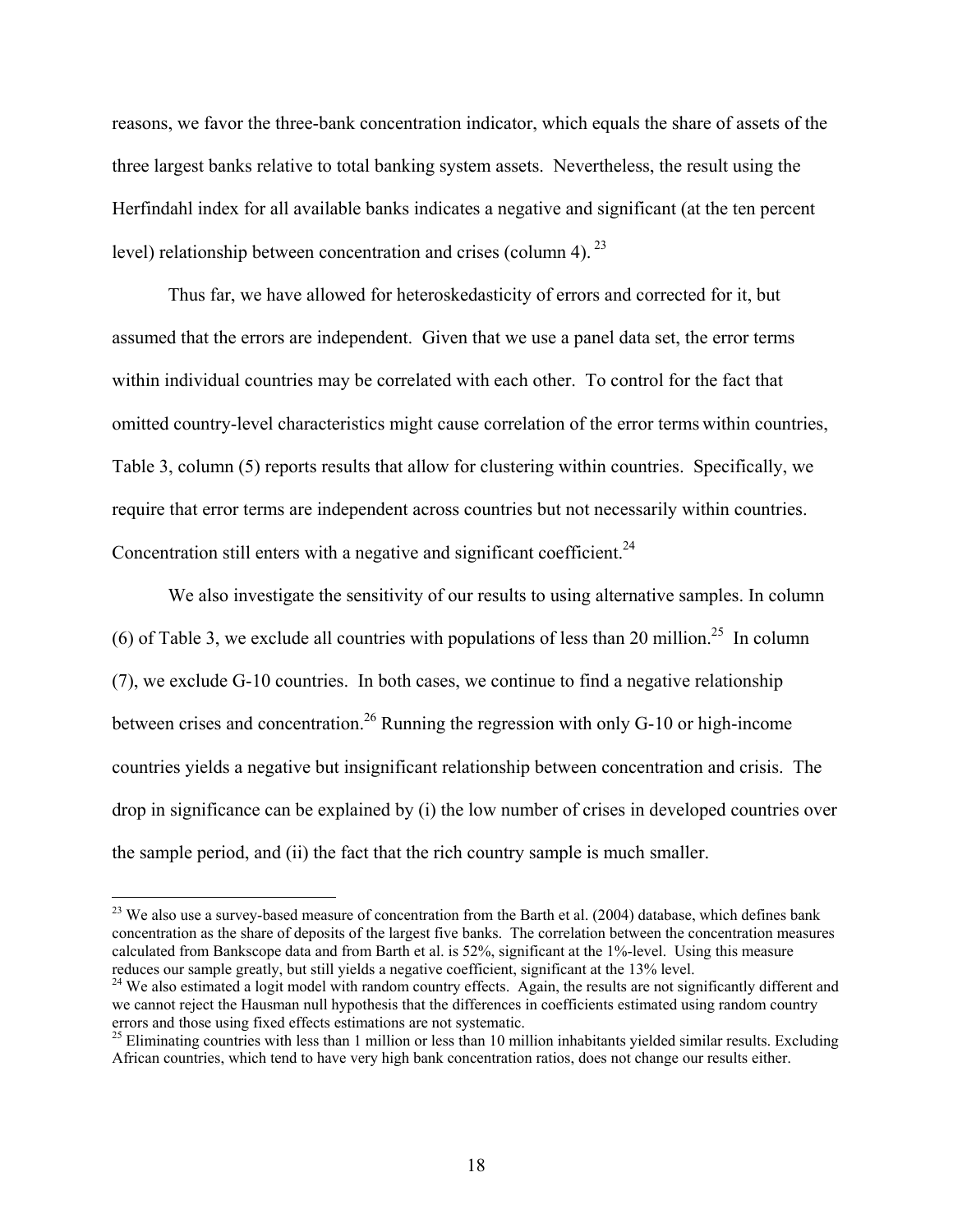Finally, we control for Bank Size, which equals total banking system assets divided by the number of banks in billions of US\$. If concentration is simply proxying for the average size of banks in a country, then including Bank Size will drive out the significance of concentration. Regression (8), however, indicates that concentration continues to enter negatively and significantly when controlling for Bank Size, but Bank Size does not enter significantly.

#### C. Concentration, regulations, institutions, and crises

In Table 4, we control for different bank regulations and the institutional environment.<sup>27</sup> We include indicators of bank regulations for three reasons. First, controlling for differences in national policies provides a simple robustness test of the relationship between concentration and crises. Second, controlling for regulations provides additional information on the concentrationfragility relationship. If concentration is proxying for regulations that impede competition, then controlling for the regulatory environment will drive out the significance of concentration in the crisis regression and therefore explain why we find a significant, negative coefficient on concentration. Finally, examining the relationship between bank regulations and banking system stability is independently valuable. Countries implement regulations to promote banking system stability. This research provides some information about which policies work.<sup>28</sup>

The Table 4 results indicate that the negative relationship between banking system concentration and the probability of suffering a systemic banking crisis holds even when

 $^{26}$ We also tested the sensitivity of our findings to outliers. Specifically, we excluded Cote d'Ivoire (1993) because their M2/reserves values are outliers and Peru (1991) because its inflation and real interest rate values are outliers.<br>Our findings are confirmed. Further, when we lag all observations by one period, our results are again <sup>27</sup> We also controlled for public and foreign ownership. While we cannot find a robust relationship between the ownership structure and banking system stability, controlling for the ownership structure does not affect our main

<span id="page-19-1"></span><span id="page-19-0"></span>finding of a negative relationship between concentration and crisis probability.<br><sup>28</sup> These specifications exclude GDP per capita since it is also a proxy for the overall institutional environment, including bank regulations. We have also estimated specifications where we have left out the concentration variable and included only the regulation. The results are virtually unchanged.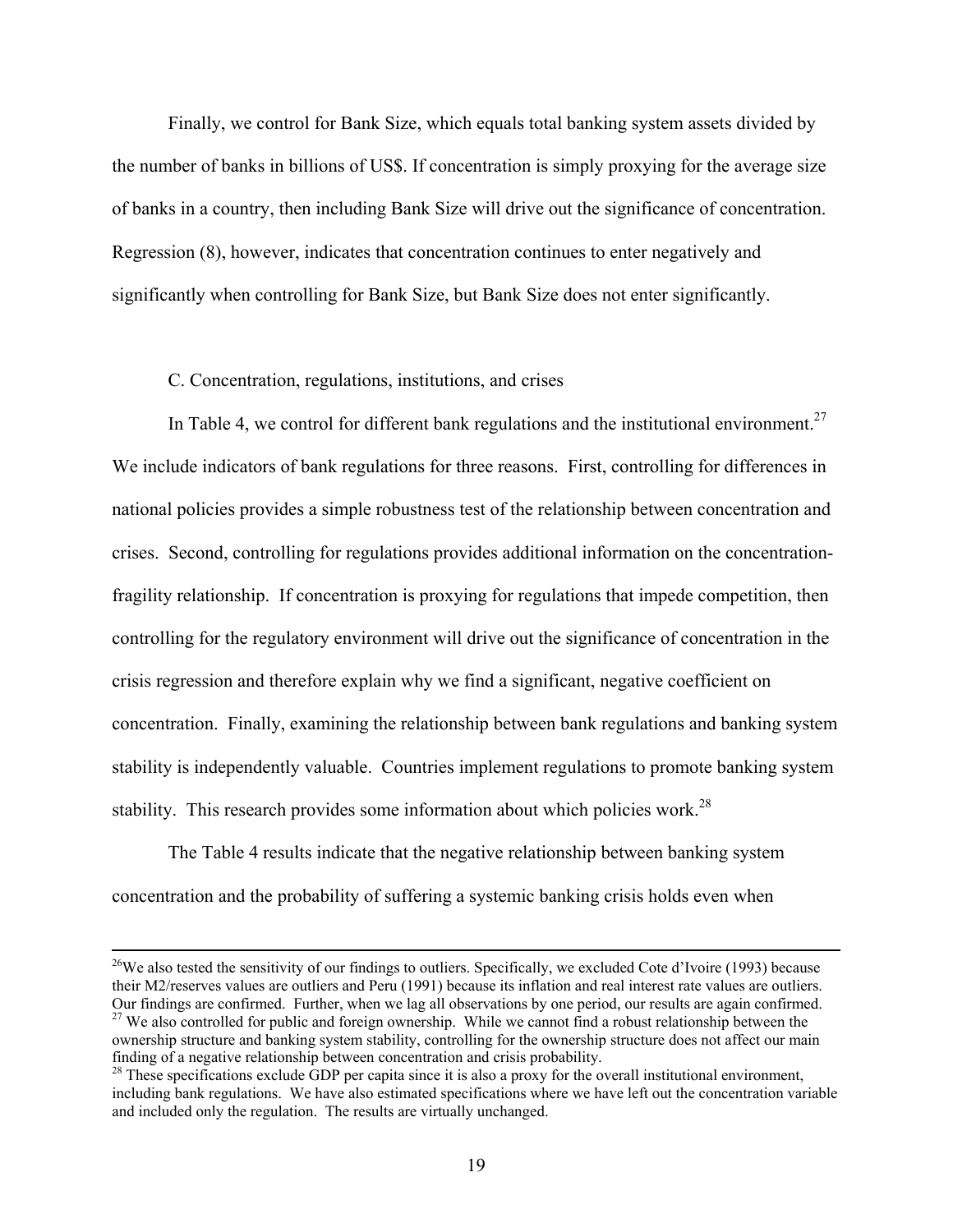including measures of the regulatory environment, the general openness of the banking industry, the degree of economic freedom in the economy, and a general index of institutional development.<sup>29</sup> When controlling for capital regulations, reserve requirements, banking freedom, economic freedom and a summary measure of institutional development, concentration enters negative and significantly at the five percent level. When controlling for the fraction of entry applications denied and regulatory restrictions on the activities of banks, concentration enters negatively and significantly at the ten percent level.<sup>30</sup>

The Table 4 results also indicate that tighter entry restrictions and more severe regulatory restrictions on bank activities boost bank fragility. These are consistent with the results obtained by Barth et al. (2004), who examine the impact of entry restrictions on crises in a purely crosscountry investigation that does not control for bank concentration. A higher fraction of entry applications denied - a proxy for tighter entry regulations – leads to higher levels of fragility in the banking system. This is consistent with the argument that restricted entry reduces the efficiency of the banking system, also making it more vulnerable to external shocks. Similarly, we find that restrictions on bank activities increase crisis probabilities. This result indicates that overall these restrictions prevent banks from diversifying outside their traditional business, reducing their ability to reduce the riskiness of their portfolios. The required reserves and capital regulatory index do not enter with significant coefficients.<sup>31</sup>

<span id="page-20-0"></span> $^{29}$  Bank concentration remains significantly, negatively associated with bank fragility even when simultaneously controlling for the regulatory variables and the institutional development indicators, but the intersection of these

<span id="page-20-1"></span>regulatory and institutional variables cuts the number of observations virtually in half.<br><sup>30</sup> In unreported regressions we have also explored specifications where we have interacted the concentration variable with these

<span id="page-20-2"></span> $31$  Including all the regulatory variables simultaneously (i) does not change the results on concentration and (ii) does not yield significant coefficients on the regulatory variables because they are highly correlated with each other. The only specification in which the relationship between concentration and systemic crisis probability turns insignificant is the one where all explanatory variables are included at the same time and where endogeneity problems are circumvented by focusing on initial crisis years and by lagging the explanatory variables. We conjecture that this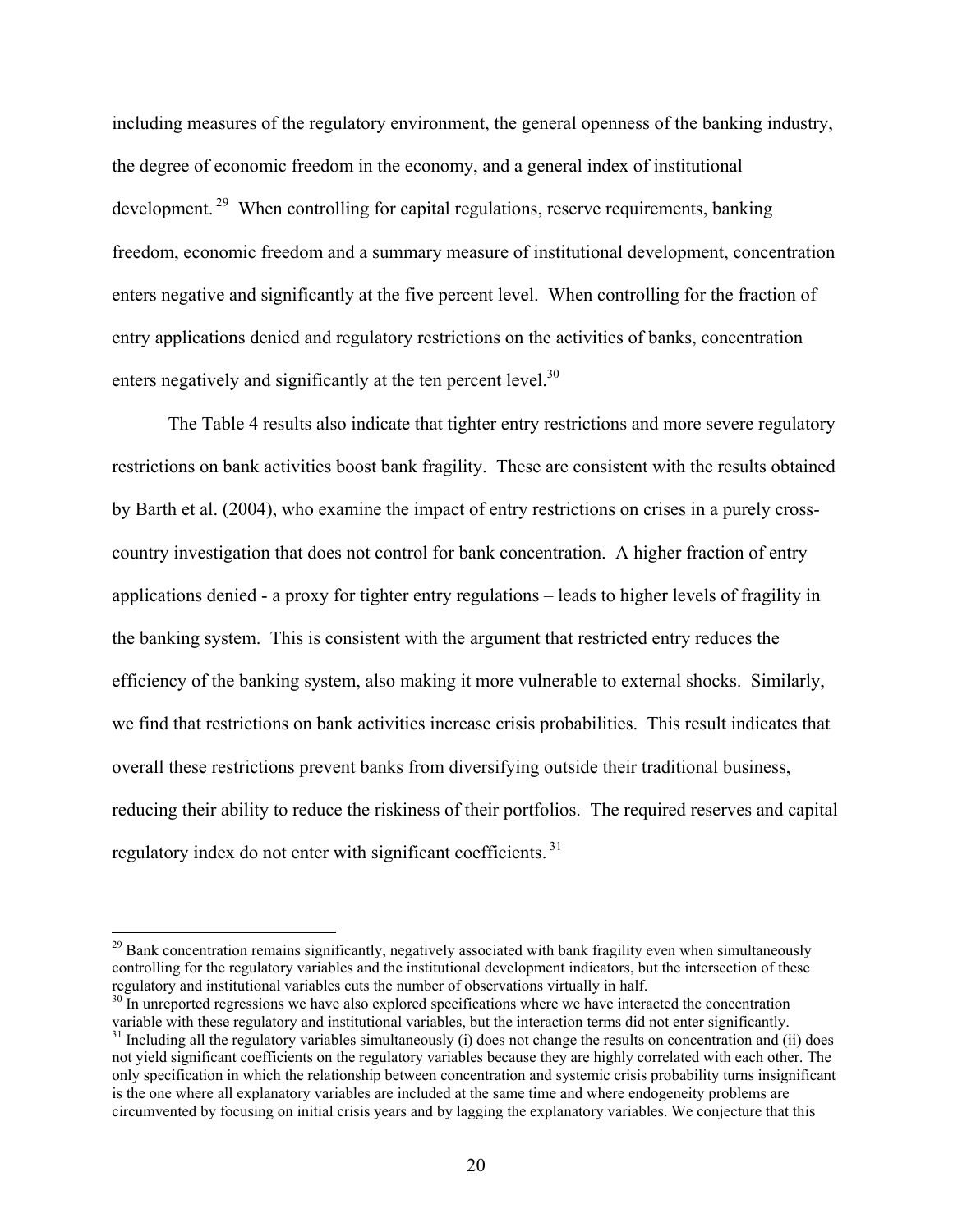The variables that capture the general openness and competitiveness of the banking system and the economy enter with negative and very significant coefficients (Table 4 regressions 5-7). Thus countries with greater freedoms in banking and generally more competitive economic policies are less likely to experience banking crises. This is the case despite the fact that these policies also tend to reduce entry barriers and are correlated with reduced levels of bank concentration. A better institutional environment is also associated with a lower probability of systemic crisis, as expected. In regression (8), we include two of the institutional indicators simultaneously. As shown, there is multicollinearity across the different institutional variables (though they jointly enter significantly). Even when simultaneously including these controls, however, concentration enters negatively and significantly. The evidence is consistent with theories that emphasize the stabilizing effects of competition, but inconsistent with the many models that stress the destabilizing effects from competition.

In Table 5, we explore the linkages between systemic banking crises and concentration while controlling for other national characteristics that may explain institutional development, such as legal origin, religious composition, geography, and ethnic diversity. The negative relationship between banking system concentration and systemic crises remains negative and significant even when controlling for these other factors.

The findings that (i) concentration lowers banking system fragility and (ii) low competition raises banking system fragility imply that future research needs to move beyond a simple "concentration-stability" versus "concentration-fragility" debate where concentration is viewed as a simple proxy for market power. More specifically, one standard view holds that concentrated banking systems reduce banking system fragility by boosting the profits of banks.

outlier result can be explained by the substantially lower number of observations and by multicollinearity among the many explanatory variables.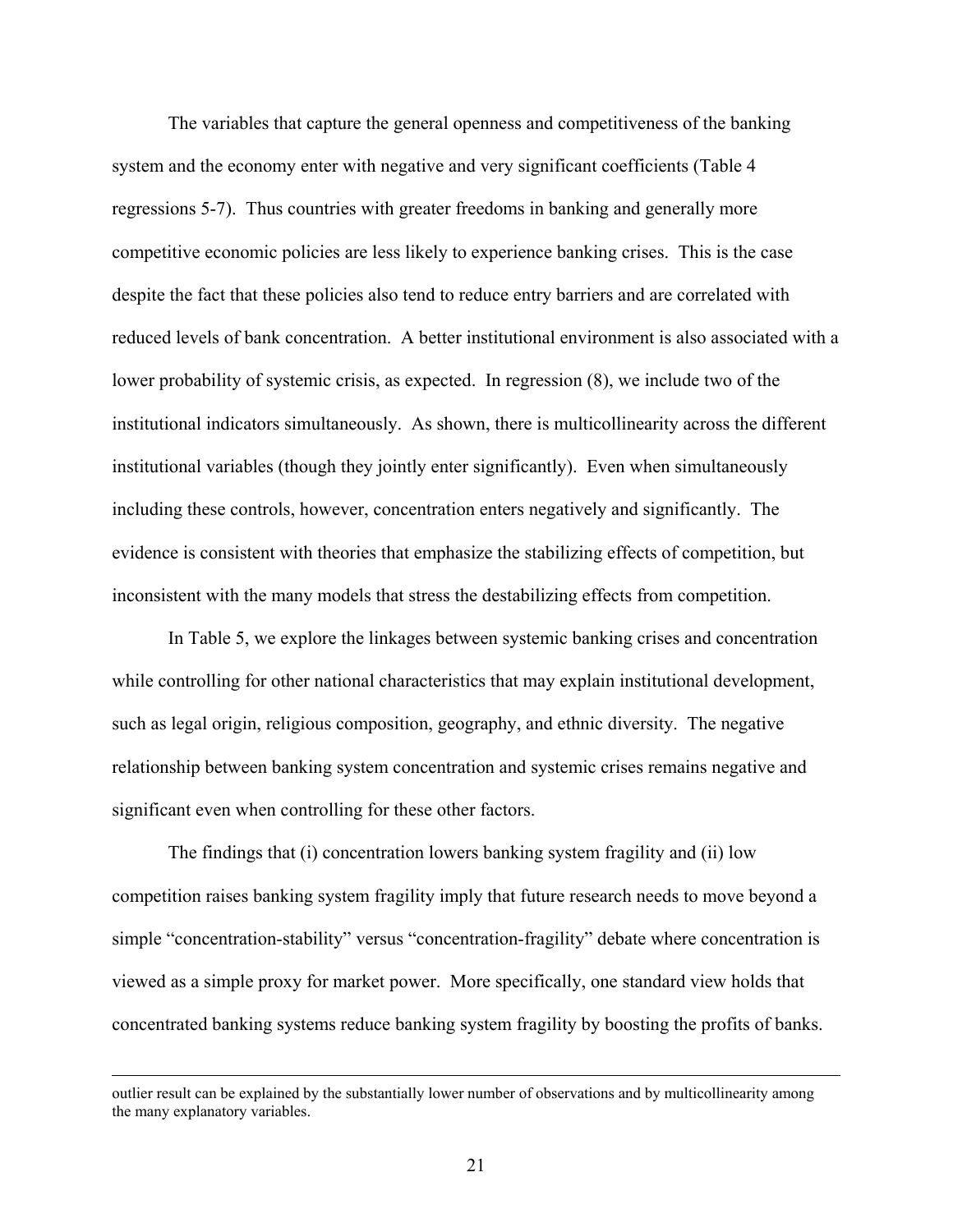Recall, however, that this paper finds that (i) concentration remains negatively associated with banking system fragility when controlling for regulations and institutions associated with competition and (ii) these indicators of competition are associated with greater banking system stability. If our regulatory and institutional indicators do a reasonably good job of measuring the competitiveness of the banking industry, then these results (i) are inconsistent with the argument that concentration enhances stability by boosting the market power of banks and (ii) indicate that concentration is measuring "something else" besides market power. We hope that future studies at the individual bank-level can identify why bank concentration is negatively correlated with bank fragility even after controlling for the degree of competition in the banking industry.

# **V. Conclusions**

This paper investigates the impact of bank concentration and bank concentration on banking system fragility. We use cross-country data on 69 countries and 47 crisis episodes. The paper conducts an array of sensitivity analyses that extend the core results.

The results are consistent with concentration-stability theories but are inconsistent with the concentration-fragility views. These initial analyses indicate that national bank concentration tends to reduce the likelihood that a country will suffer a systemic banking crisis. The results hold when controlling for a wide array of macroeconomic, regulatory and institutional factors, when using different definitions of crises and concentration, and after examining different subsamples of countries.

In terms of regulations and institutions, the data do not support the view that more competition increases fragility. Quite to the contrary, the results indicate that banking systems where a larger fraction of entry applications are denied, and those where regulations restrict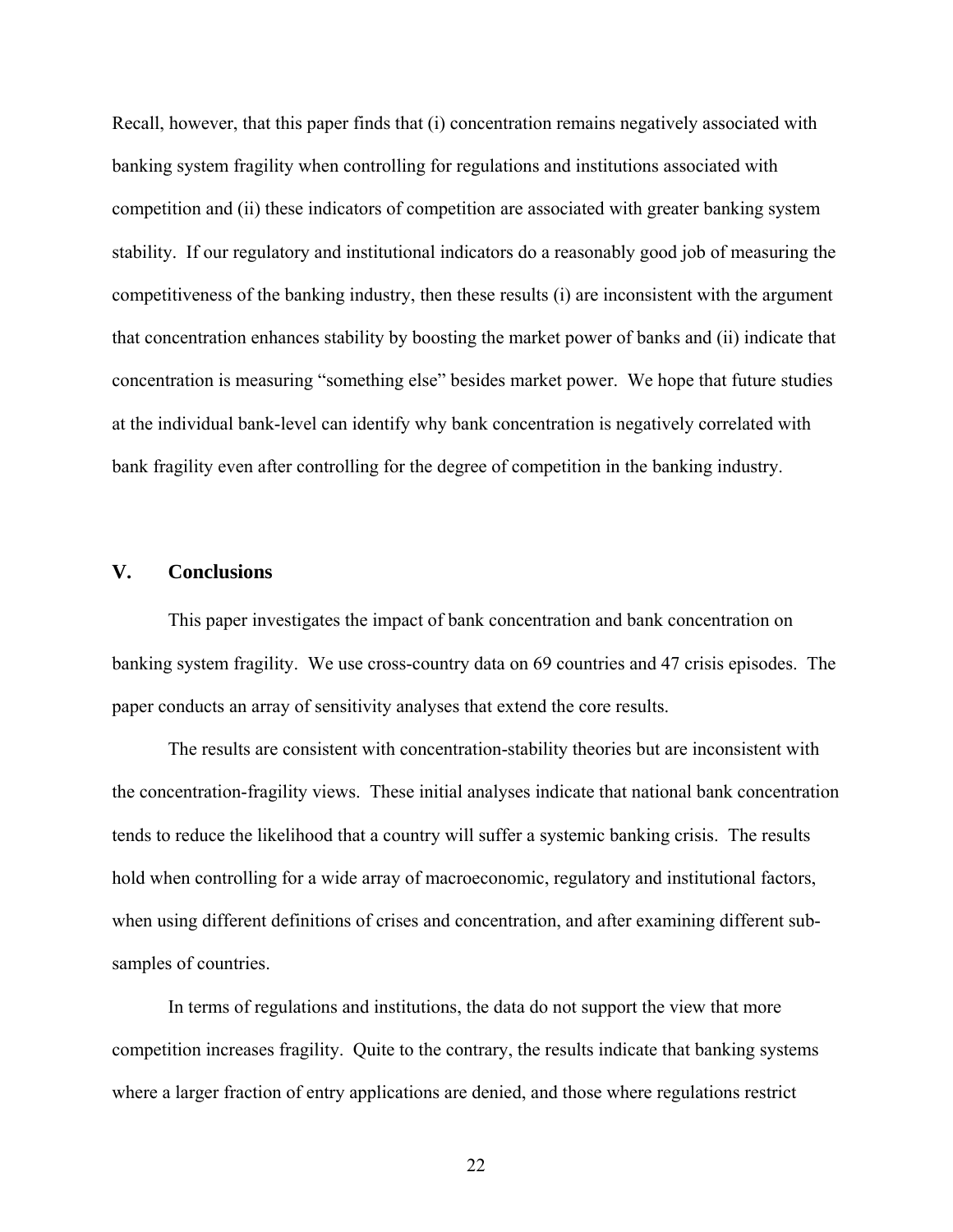banks from engaging in non-loan making activities have a greater likelihood of experiencing a systemic crisis. Similarly, in terms of national institutions, the regressions indicate that countries with better-developed institutions that foster competition are less likely to suffer systemic banking crises. The finding that both concentration and competitiveness of the banking system is positively related to banking stability suggests that bank concentration is an insufficient measure of bank competitiveness.

While our paper shows that more concentrated banking systems are less likely to suffer systemic crises, we do not explore the mechanisms. While policy-relevant, our findings should therefore not be seen as a recommendation for policymakers to foster bank concentration. Future research has to examine the channels through which concentration and the competitiveness of the financial system impact stability.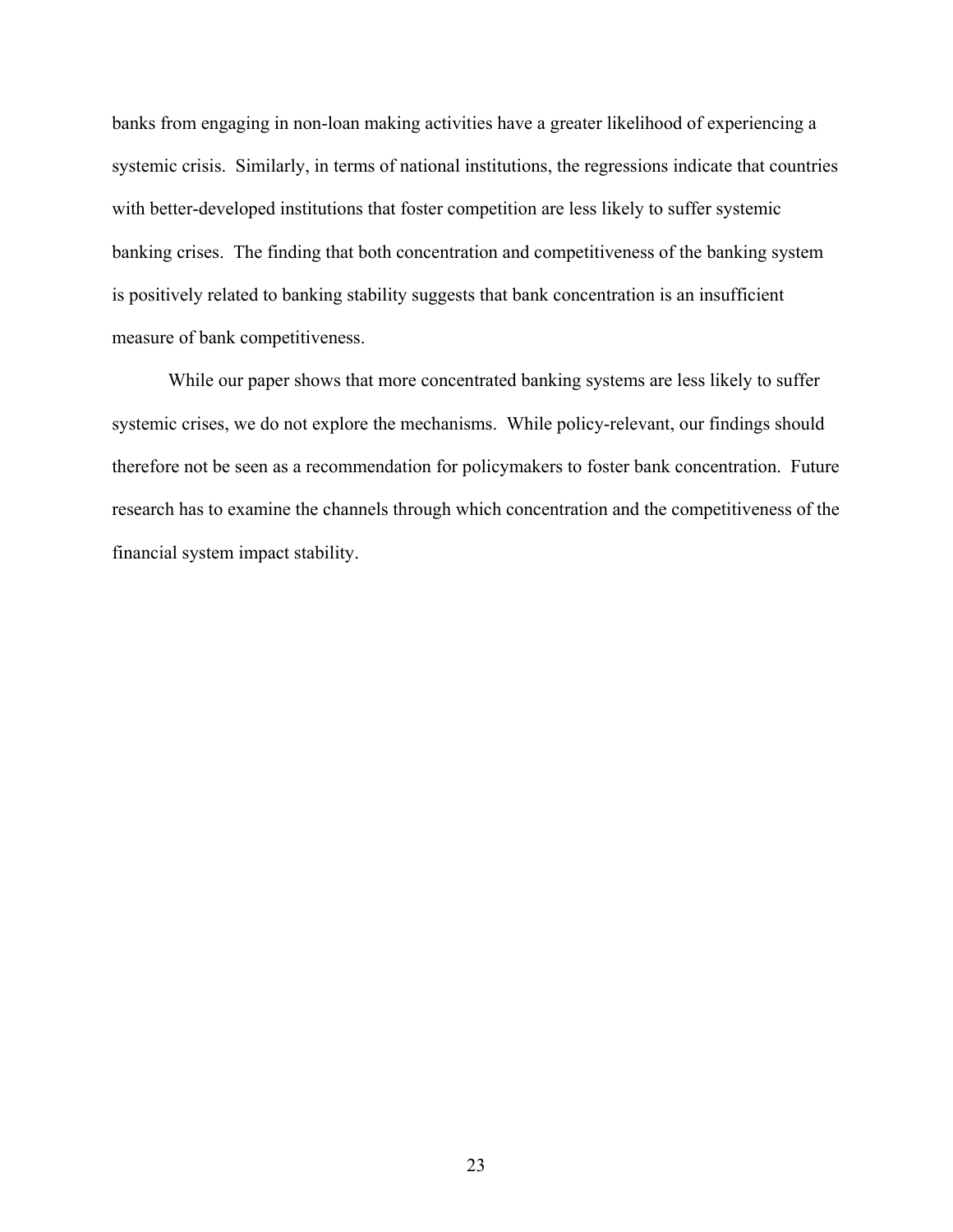# **References**

- Allen, Franklin, 1990. "The Market for Information and the Origin of Financial Intermediation." Journal of Financial Intermediation 1, 3-30.
- Allen, Franklin and Douglas Gale, 2000. Comparing Financial Systems. Cambridge, MA: MIT Press.
- Allen, Franklin and Douglas Gale, 2004. "Competition and Financial Stability." Journal of Money, Credit, and Banking 36 (3 Pt.2), 433-480.
- Bank for International Settlement, 2001. "The Banking Industry in the Emerging Market Economies: Competition, Consolidation, and Systemic Stability", BIS Paper 4.
- Barth, James R., Caprio Jr., Gerard and Levine, Ross, 2001, "Banking Systems Around the Globe: Do Regulation and Ownership Affect Performance and Stability?" In: F. Mishkin (ed.), Financial Supervision and Regulation: What Works and What Doesn't, Chicago, IL: Chicago University Press, 31-88.
- Barth, James R., Caprio Jr., Gerard and Levine, Ross, 2004, "Bank Supervision and Regulation: What Works Best?" Journal of Financial Intermediation 13(2), 205-48.
- Barth, James R., Caprio Jr., Gerard and Levine, Ross, 2005, Rethinking Bank Regulation: Until Angels Govern. Cambridge University Press, forthcoming.
- Beck, Thorsten, Demirgüç-Kunt, Asli, and Levine, Ross, 2000, "A New Database on the Structure and Development of the Financial Sector" The World Bank Economic Review 14, 597-605.
- Beck, Thorsten, Demirgüç-Kunt, Asli, and Levine, Ross, 2003. "Law, Endowments, and Finance". Journal of Financial Economics 70, 137-181.
- Besanko, David and Thakor, Anjan V., 1993. "Relationship Banking, Deposit Insurance and Bank Portfolio", in: Mayer, C. and Vives, X. (eds.): Capital Markets and Financial Intermediation, Cambridge, UK: Cambridge University Press, 292-318.
- Boot, Arnoud W. and Greenbaum, Stuart, 1993. "Bank Regulation, Reputation, and Rents: Theory and Policy Implications", ", in: Mayer, Colin and Vives, Xavier (eds.): Capital Markets and Financial Intermediation, Cambridge, UK: Cambridge University Press, 292-318.
- Boyd, John H., and De Nicolo, Gianni, 2005. "The Theory of Bank Risk-Taking and Competition Revisited" Journal of Finance, forthcoming.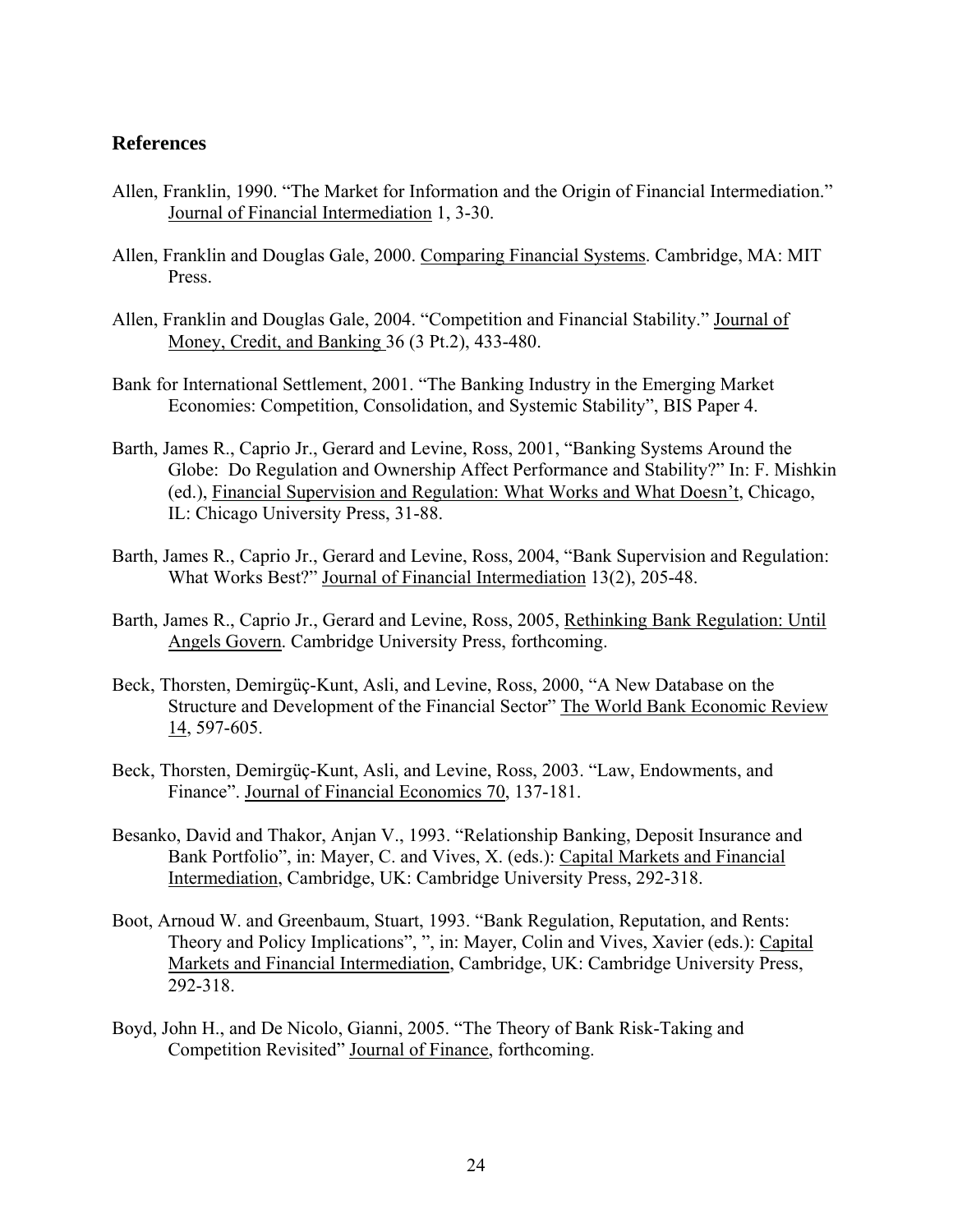- Boyd, John H. and Graham, Stanley, 1991. Investigating the Banking Consolidation Trend, Federal Reserve Bank of Minneapolis Quarterly Review, Spring, 1-15.
- Boyd, John H. and Graham, Stanley, 1998. "Consolidation in US Banking," in Y. Amihud and G. Miller (eds.), Bank Mergers and Acquisitions, Norwell, MA. Kluwer, pp. 113-135.
- Boyd John H. and Runkle, David E., 1993. "Size and Performance of Banking Firms: Testing the Predictions of Theory." Journal of Monetary Economics 31, 47-67.
- Boyd John H., and Prescott, Edward C., 1986. "Financial Intermediary-Coalitions." Journal of Economic Theory 38, 211-232.
- Calomiris, Charles W., 2000. U.S. Bank Deregulation in Historical Perspective. Cambridge University Press.
- Calomiris, Charles W. and. Mason, Joseph R., 2000. "Causes of Bank Distress During the Great Depression", National Bureau of Economic Research, Working Paper No. 7919, Cambridge, MA.
- Caminal, Ramon and Matutes, Carmen, 2002. "Market Power and Banking Failures", International Journal of Industrial Organization 20, 1341-61.
- Caprio, Gerard, Jr. and Klingebiel, Daniela, 1999, "Episodes of Systematic and Borderline Financial Distress", mimeo, The World Bank.
- Carkovic, Maria and Levine, Ross, 2002. "Finance and Growth: New Evidence and Policy Analyses for Chile," In Norman Loayza and Raimundo Soto, Editors, Economic Growth: Sources, Trends, and Cycles, Santiago, Chile: Central Bank of Chile, pp. 343-376.
- Carletti, Elena and Hartmann, Philipp, 2003. "Competition and Stability: What's Special about Banking?", in Mizen, Paul (ed.): Monetary History, Exchange Rates and Financial Markets: Essays in Honor of Charles Goodhart, Edward Elgar.
- Chan, Yuk-Shee, Greenbaum, Stuart and Thakor, Anjan, 1992. "Is Fairly Priced Deposit Insurance Possible?" Journal of Finance 47, 227-245.
- Chong, Beng Soon, 1991. "Effects of Interstate Banking on Commercial Banks' Risk and Profitability", Review of Economics and Statistics 73, 78-84.
- Claessens, Stijn, Demirguc-Kunt, Asli and Huizinga, Harry, 2001. "How Does Foreign Entry Affect Domestic Banking Markets?" Journal of Banking and Finance 25(5), 891-911.
- Claessens, Stijn and Laeven, Luc, 2004."What Drives Bank Competition? Some International Evidence." Journal of Money, Credit, and Banking 36 (3 Pt.2), 563-583.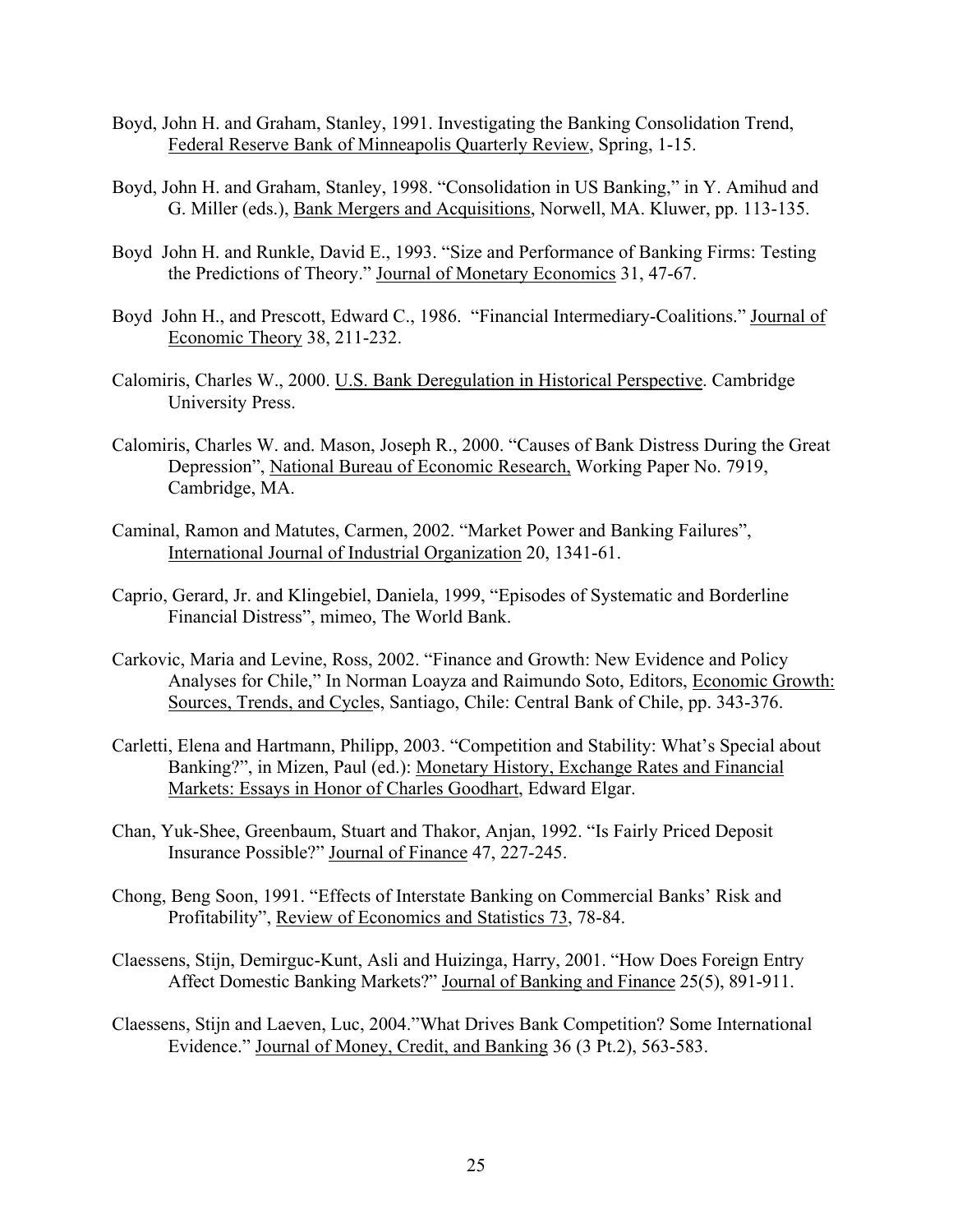- Cole, Rebel A. and Gunther, Jeffery W., 1993. "Separating the Likelihood and Timing of Bank Failure." Journal of Banking and Finance 19(6), 1073-89.
- Cordella, Tito and Yeyati, Eduardo Levy, 2002. "Financial Opening, Deposit Insurance, and Risk in a Model of Banking Competition", European Economic Review 46, 471-485.
- Demirgüç-Kunt, Asli, 1989. "Deposit-Institution Failures: A Review of Empirical Literature," Economic Review, Federal Reserve Bank of Cleveland, Vol. 25, No.4.
- Demirgüç-Kunt, Asli, and Detragiache, Enrica, 1998, "The Determinants of Banking Crises in Developing and Developed Countries", IMF Staff Papers 45 (1), pp. 81-109.
- Demirgüç-Kunt, Asli, and Detragiache, Enrica, 1999, "Financial Liberalization and Financial Fragility", in B. Pleskovic and J.E. Stiglitz (Eds.) *Proceedings of the 1998 World Bank Conference on Development Economics*, Washington, DC, The World Bank.
- Demirgüç-Kunt, Asli, and Detragiache, Enrica, 2002, "Does Deposit Insurance Increase Banking System Stability? An Empirical Investigation." Journal of Monetary Economics, 49 (7), pp.1373-1406.
- Demirgüç-Kunt, Asli, Laeven, Luc and Levine, Ross, 2004, "Regulations, Market Structure, Institutions, and the Cost of Financial Intermediation." Journal of Money, Credit and Banking 36 (3 Pt.2), 593-622.
- De Nicoló, Gianni, 2000. "Size, Charter Value and Risk in Banking: An International Perspective." International Finance Discussion Paper #689, Board of Governors of the Federal Reserve System.
- De Nicoló, Gianni, Batholomew, Philip, Zaman, Jahanara, and Zephirin, Mary, 2003. "Bank Consolidation, Conglomeration and Internationalization: Trends and Implications for Financial Risk." IMF Working Paper #03/158.
- Diamond, Douglas W., 1984. "Financial Intermediation and Delegated Monitoring." Review of Economic Studies 51, 393-414.
- Dick, Astrid, 2003. "Nationwide Branching and Its Impact on Market Structure, Quality and Bank Performance." Journal of Business, forthcoming.
- Easterly, William and Levine, Ross, 1997, "Africa's growth tragedy: policies and ethnic divisions." Quarterly Journal of Economics 112, 1203-1250.
- Easterly, William and Levine, Ross 2003. "Tropics, Germs, and Crops: How Endowments Influence Economic Development," Journal of Monetary Economics 50, 3-39.
- Flannery, Mark J., 1989. "Capital Regulation and Insured Banks' Choice of Individual Loan Default Risks." Journal of Monetary Economics 24, 235-258.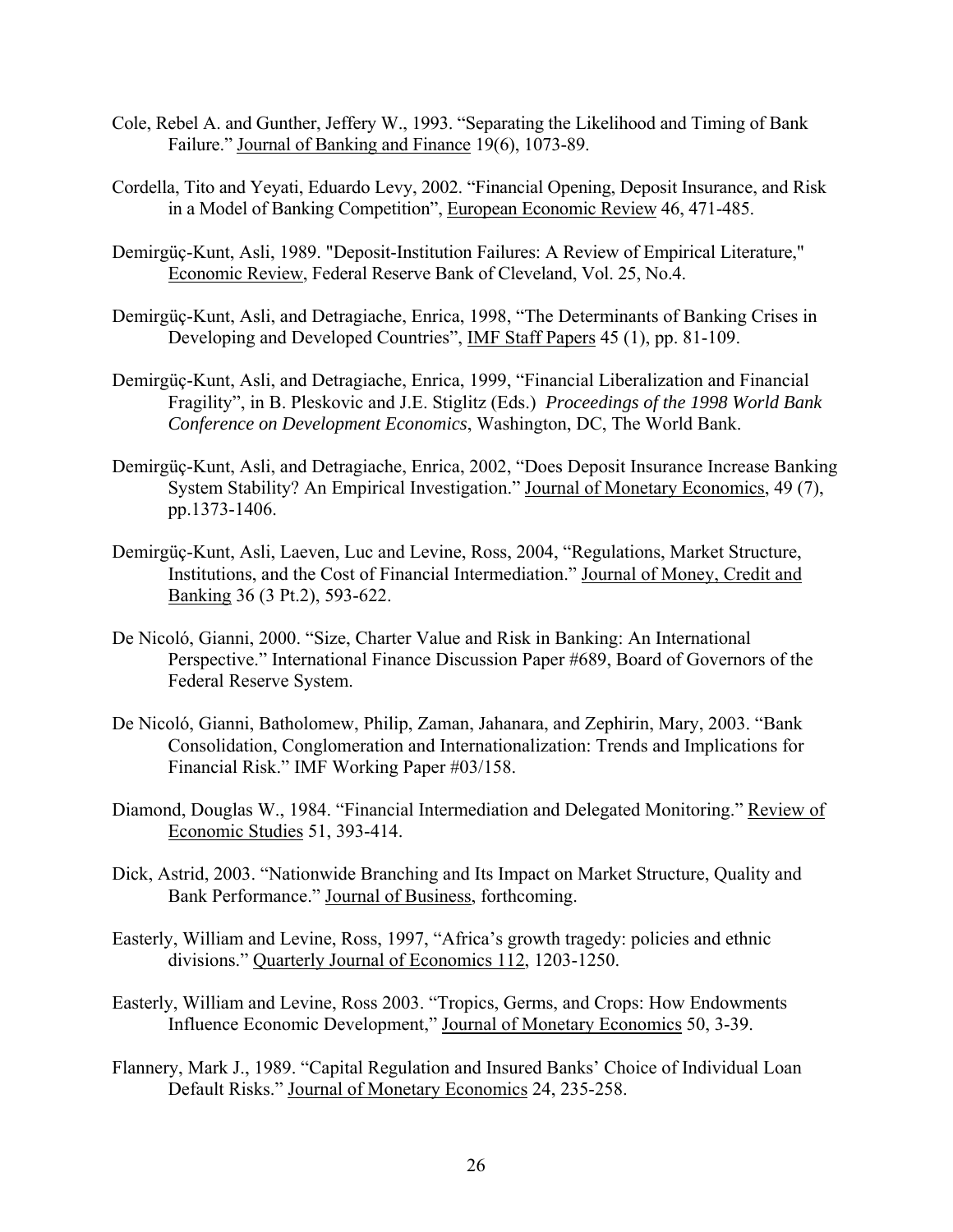- Gonzalez-Hermosillo, Brenda, Pazarbasioglu, Ceyla,, and Billings, Robert, 1997. "Banking System Fragility: Likelihood Versus Timing of Failure – An Application to the Mexican Financial Crisis," IMF Staff Papers.
- Group of Ten, 2001. Report on Consolidation in the Financial Sector, Bank for International Settlements: Basel, Switzerland.
- Hellman, Thomas, Murdock, Kevin and. Stiglitz, Joseph E , 2000. "Liberalization, Moral Hazard in Banking and Prudential Regulation: Are Capital Controls enough?" American Economic Review 90(1), 147-165.
- Hughes, Joseph P. and Mester, Loretta, 1998. "Bank Capitalization and Cost: Evidence of Scale Economies in Risk Management and Signaling", Review of Economics and Statistics 80, 314-25.
- International Monetary Fund, 2001. Financial Sector Consolidation in Emerging Markets, Chapter V, International Capital Market Report.
- Jayaratne, Jith and Strahan, Philip, 1998."Entry Restrictions, Industry Evolution, and Dynamic Efficiency: Evidence From Commercial Banking." Journal of Law and Economics 41 239-75.
- Kaminsky, Graciela, and Reinhart, Carmen, 1999. "The Twin Crises: The Causes of Banking and Balance of Payments Problems." American Economic Review 89, 473-500.
- Kane, Edward J., 1989. The S&L Insurance Mess: How Did It Happen? Washington: Urban Institute Press.
- Kaufman, Daniel, Kraay, Aart, and Zoido-Lobaton, Pablo. 1999. "Governance Matters." World Bank Policy Research Department Working Paper No. 2196.
- Keeley, Michael C., 1990. "Deposit Insurance, Risk and Market Power in Banking", American Economic Review 80, 1183-1200.
- La Porta, Rafael, Lopez-de-Silanes, Florencio, Shleifer, Andrei, and Vishny, Robert W., 1997. "Legal determinants of external finance." Journal of Finance 52, 1131-1150.
- La Porta, Rafael, Lopez-de-Silanes, Florencio, Shleifer, Andrei, and Vishny, Robert W., 1999. "The Quality of Government." Journal of Law, Economics, and Organization 15, 222- 279.
- Lindgren, Carl-Johan, Gillian Garcia, and Matthew I. Saal, 1996, *Bank Soundness and Macroeconomic Policy*, (Washington: International Monetary Fund).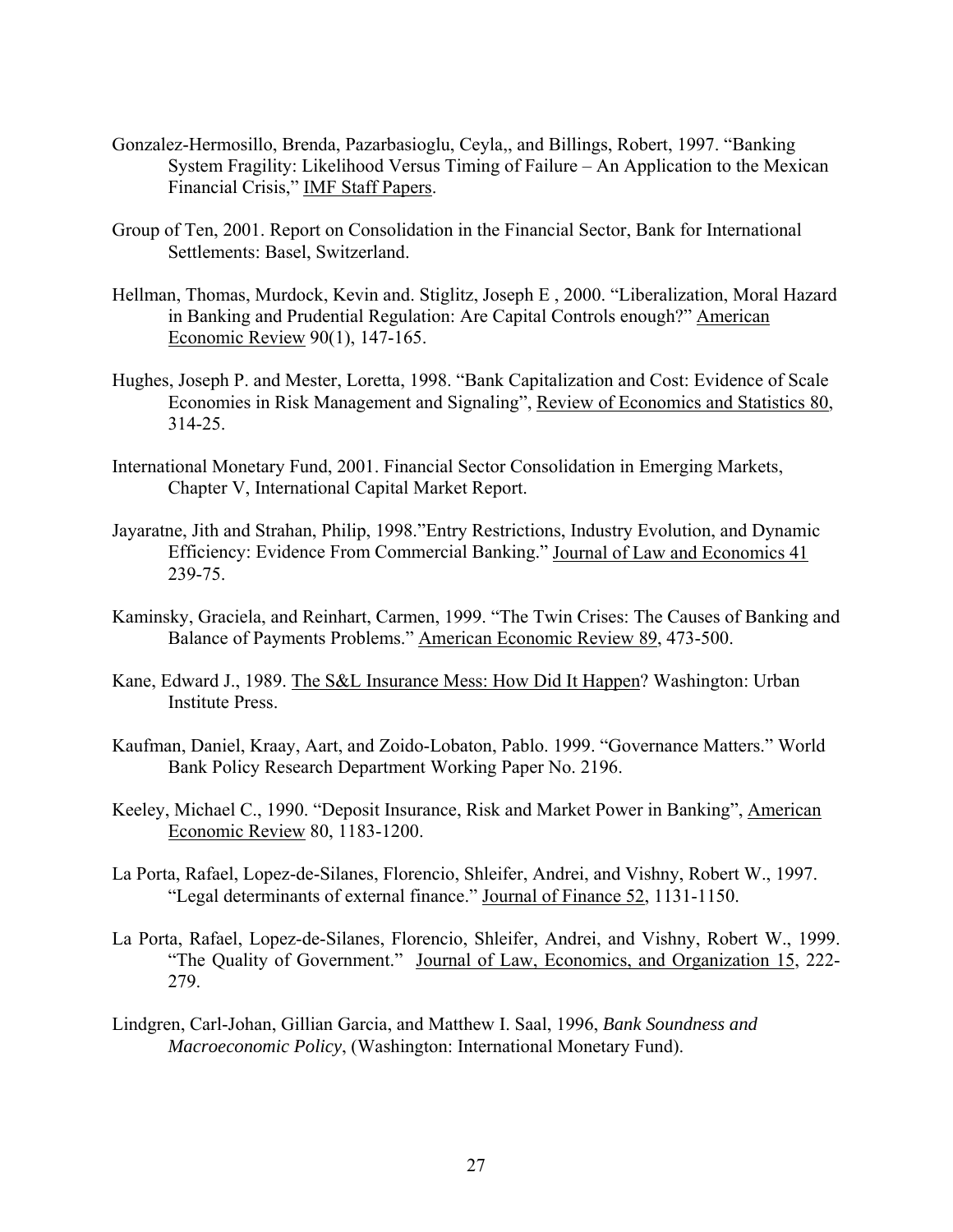- Macey, Jonathan R., O'Hara, Maureen, 2003, "The corporate governance of banks," FRBNY Economic Policy Review 9, 91-107.
- Matutes, Carmen and Vives, Xavier, 1996. "Competition for Deposits, Fragility and Insurance", Journal of Financial Intermediation 5, 184-216.
- Matutes, Carmen and Vives, Xavier, 2000. "Imperfect Competition, Risk Taking and Regulation in Banking", European Economic Review 44, 184-216.
- Merton, Robert C., 1977." An Analytic Derivation of the Cost of Deposit Insurance and Loan Guarantees: An Application of Modern Option Pricing Theory." Journal of Banking and Finance 1, 3-11.
- Mishkin, Frederic S., 1999. "Financial Consolidation: Dangers and Opportunities." Journal of Banking and Finance 23, 675-691.
- O'Hara, Maureen and Shaw, Wayne, 1990. "Deposit Insurance and Wealth Effects: The Value of Being 'Too Big to Fail'," Journal of Finance 45, 1587- 1600.
- Ramakrishnan, Ram and Thakor, Anjan V., 1984. "Information Reliability and A Theory of Financial Intermediation." Review of Economic Studies 51, 415-432.
- Sharpe, William F., 1978. "Bank Capital Adequacy, Deposit Insurance and Security Values." Journal of Financial and Quantitative Analysis 13, 701-718.
- Smith, Bruce D., 1984. "Private Information, Deposit Interest Rates, and the 'Stability' of the Banking System", Journal of Monetary Economics 14, 293-317.
- Stiglitz, Joseph E., 1972. "Some Aspects of the Pure Theory of Corporate Finance: Bankruptcies and Takeovers." Bell Journal of Economics 3, 458-82.
- Stulz, Rene and Williamson, Rohan, 2003. "Culture, Openness, and Finance." Journal of Financial Economics 70, 313-49.
- Williamson, Stephen D., 1986. " Costly Monitoring, Financial Intermediation, and Equilibrium Credit Rationing." Journal of Monetary Economics 18, 159-179.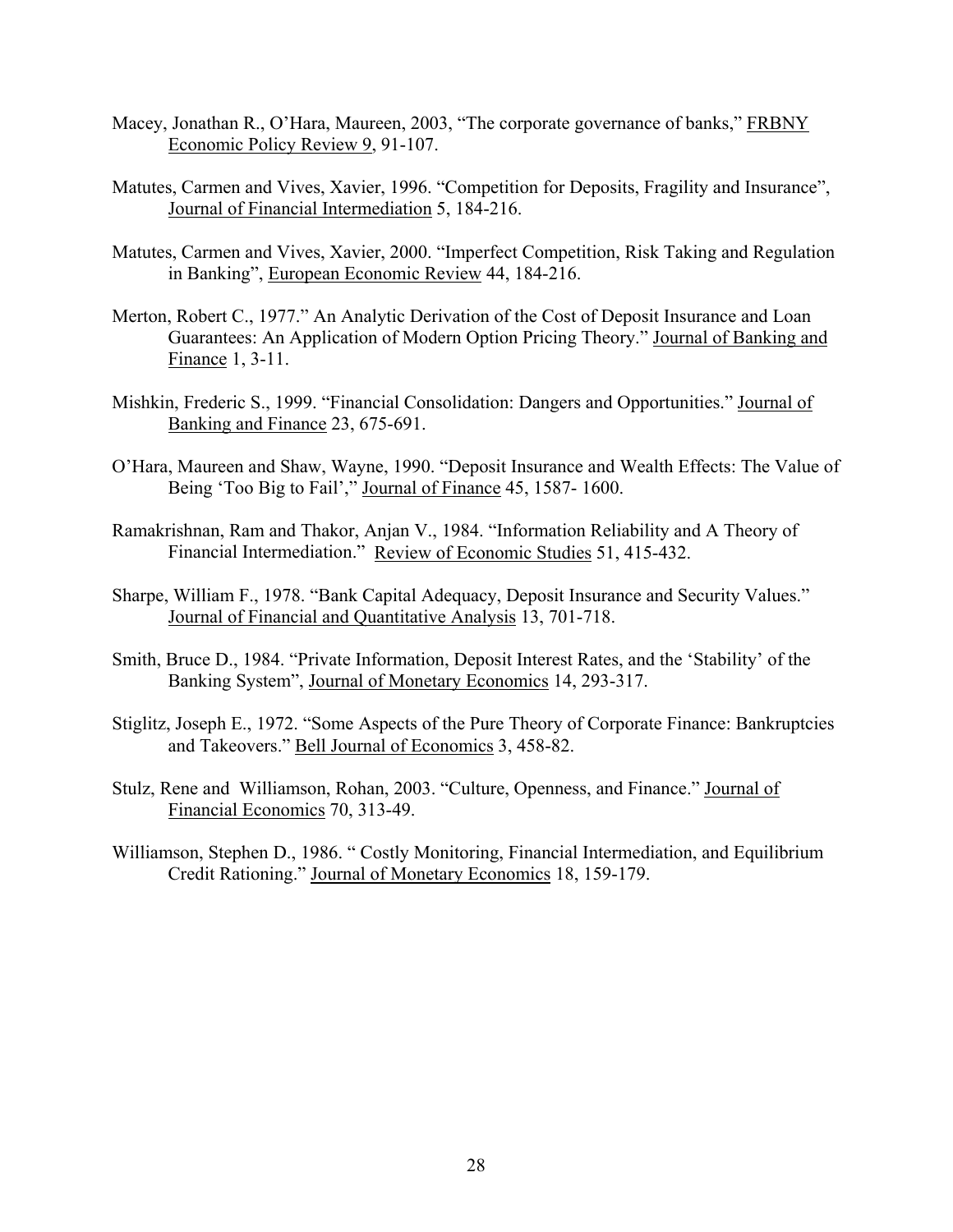#### **Table 1. Summary Statistics**

Banking crisis is a crisis dummy, which takes on the value of one if there is a systemic and the value of zero otherwise. Growth is the rate of growth of real GDP. Terms of trade equals the change in the terms of trade of goods and services. Real interest rate is the nominal interest rate minus the contemporaneous rate of inflation. Inflation is the rate of change of the GDP deflator. M2/reserves is the ratio of M2 to international reserves. Credit growth is the real growth of domestic credit, lagged two periods. Depreciation is the rate of change of the exchange rate. Moral hazard is an aggregate index of moral hazard associated with varying deposit insurance schemes. Concentration is calculated as the fraction of assets held by the three largest banks in each country, averaged over the sample period. Fraction of entry applications denied is the number of entry applications denied as a fraction of the number of applications received from domestic and foreign entities. Activity restrictions measures the degree to which a bank is restricted from engaging in business of securities underwriting, insurance underwriting and selling, and from real estate investment, management, and development. Required reserves is the percentage of reserves regulators require banks to hold. Capital regulatory index measures capital stringency in the banking system. Banking freedom is an indicator of the relative openness of the banking system. Economic freedom is a composite measure of institutional factors determining economic freedom. KKZ composite is a composite measure of governance indicators. Legal origin includes the three dummies UK, France and Germany, which take the value 1 for each legal origin respectively. Latitude is the absolute value of the latitude of each country normalized to lie between zero and one. Religion includes three variables, Catholic, Muslim, Protestant, which indicate the percentage of the population that follows a particular religion. Ethnic Fractionalization is the probability that two randomly selected individuals in a country will not speak the same language. Detailed variable definitions and sources are given in the data appendix, available on request.

| Variable                        | Obs. | Mean    | St. Dev. | Maximum          | Minimum      |
|---------------------------------|------|---------|----------|------------------|--------------|
| Banking crisis                  | 1138 | 0.05    | 0.21     | $\boldsymbol{0}$ | 1            |
| Growth                          | 1138 | 3.30    | 4.24     | $-16.40$         | 23.60        |
| Terms of trade change           | 1138 | 0.17    | 10.03    | $-51.45$         | 63.24        |
| Real interest rate              | 1138 | $-5.39$ | 185.00   | $-5845.19$       | 192.90       |
| Inflation                       | 1138 | 23.37   | 203.18   | $-29.17$         | 6134.79      |
| M2/reserves                     | 1138 | 23.51   | 81.30    | 0.19             | 1372.94      |
| Depreciation                    | 1138 | 0.11    | 0.27     | $-0.35$          | 4.26         |
| Credit Growth <sub>t-2</sub>    | 1138 | 6.12    | 15.66    | $-54.62$         | 115.42       |
| Real GDP per capita             | 1138 | 8282.29 | 10638.37 | 148.18           | 45950.46     |
| Moral hazard                    | 1138 | $-0.87$ | 2.36     | $-2.49$          | 3.98         |
| Concentration                   | 69   | 0.71    | 0.22     | 0.19             | 1            |
| Fraction of entry applications  |      |         |          |                  |              |
| denied                          | 41   | 0.20    | 0.28     | $\boldsymbol{0}$ | $\mathbf{1}$ |
| Activity restrictions           | 53   | 9.38    | 2.55     | 4                | 14           |
| Required reserves               | 41   | 11.81   | 11.67    | $\boldsymbol{0}$ | 43           |
| Capital regulatory index        | 52   | 5.52    | 1.69     | $\overline{c}$   | $\,8\,$      |
| Banking freedom                 | 67   | 3.37    | 0.85     | $\overline{2}$   | 5            |
| Economic freedom                | 67   | 3.21    | 0.61     | 1.9              | 4.5          |
| KKZ composite                   | 69   | 0.32    | 0.81     | $-1.03$          | 1.72         |
| <b>British Legal Origin</b>     | 69   | 0.39    | 0.49     | $\boldsymbol{0}$ | 1            |
| French Legal Origin             | 69   | 0.48    | 0.50     | $\boldsymbol{0}$ | $\mathbf{1}$ |
| German Legal Origin             | 69   | 0.07    | 0.26     | $\theta$         | $\mathbf{1}$ |
| Latitude                        | 69   | 0.29    | 0.20     | 0.01             | 0.71         |
| Catholic                        | 69   | 36.08   | 36.88    | $\boldsymbol{0}$ | 96.60        |
| Muslim                          | 69   | 15.00   | 28.27    | $\mathbf{0}$     | 99.40        |
| Protestant                      | 69   | 16.36   | 24.00    | $-1.53E-06$      | 97.80        |
| <b>Ethnic Fractionalization</b> | 68   | 0.32    | 0.30     | $\boldsymbol{0}$ | 0.86         |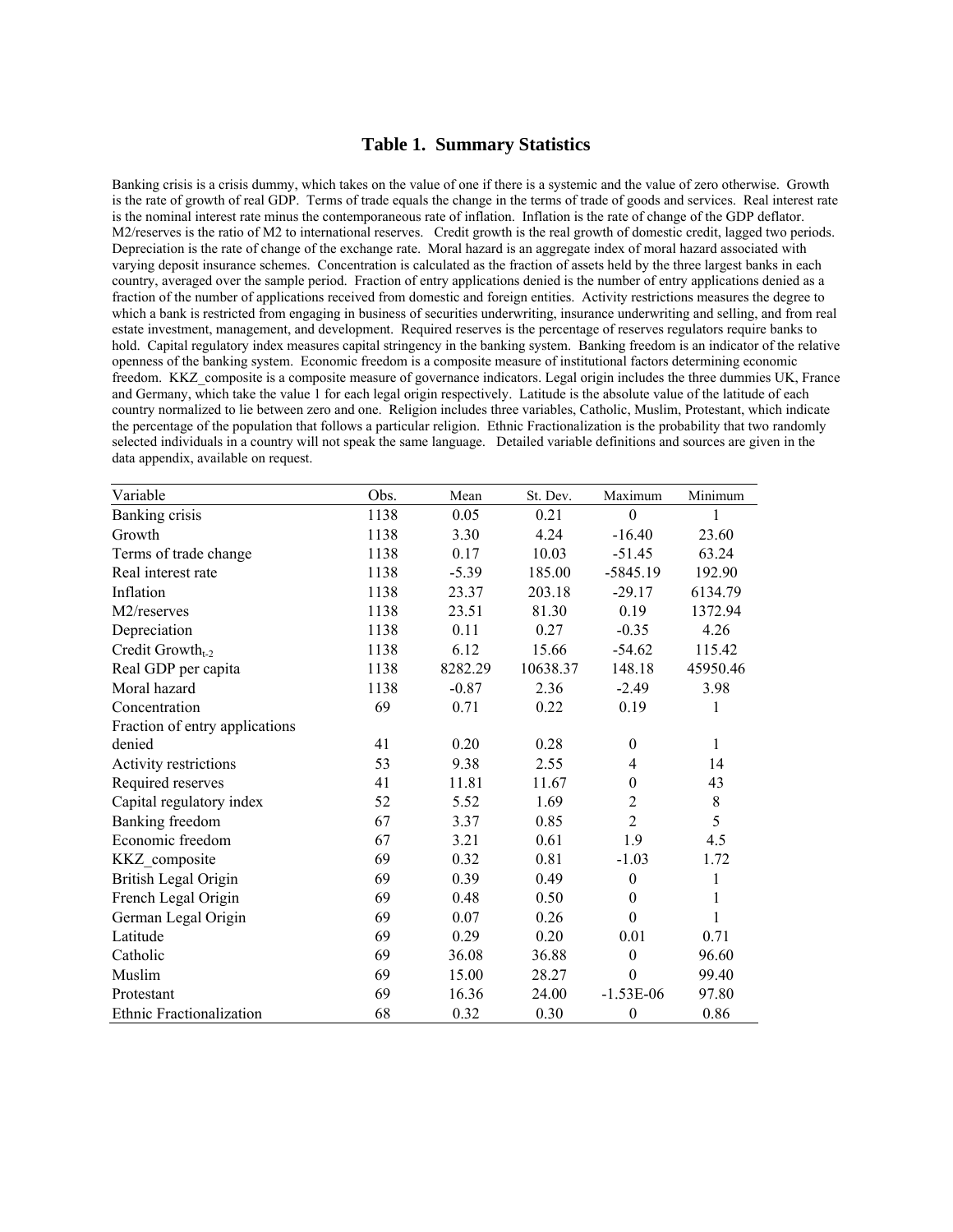#### **Table 2. Banking Crisis and Concentration**

The logit probability model estimated is Banking Crisis  $_{[Country=j, Time=t]} = \alpha + \beta_1$  Real GDP growth<sub>i,t</sub>+  $\beta_2$  Terms of trade change<sub>i,t</sub> +  $β_3$  Real interest rate<sub>it</sub> + β<sub>4</sub> Inflation <sub>it</sub> + β<sub>5</sub>M2/reserves<sub>it</sub> + β<sub>6</sub>Depreciation<sub>it</sub> + β<sub>7</sub> Credit growth<sub>it-2</sub> + β<sub>8</sub> Real GDP per capita<sub>it</sub>+β<sub>9</sub> Moral Hazard Index<sub>i1</sub>+ $\beta_{10}$  Concentration<sub>i1</sub>+  $\varepsilon_{11}$ . The dependent variable is a crisis dummy that takes on the value of one if there is a systemic and the value of zero otherwise. Growth is the rate of growth of real GDP. Terms of trade equals the changes in the terms of trade of goods and services. Real interest rate is the nominal interest rate minus the contemporaneous rate of inflation. Inflation is the rate of change of the GDP deflator. M2/reserves is the ratio of M2 to international reserves. Credit growth is the real growth of domestic credit, lagged two periods. Depreciation is the rate of change of the exchange rate. Moral hazard is an aggregate index of moral hazard associated with varying deposit insurance schemes. Concentration is calculated as the fraction of assets held by the three largest banks in each country, averaged over the sample period. Bank data are from the Bankscope database of Fitch IBCA. Specifications (1) and (2) exclude crisis observations after the initial crisis year. Specification (3) includes the crisis period as crisis observations. Specification (4) weights crisis years by duration of crisis. In specification (5), we run piece-wise regressions where concentration is split into quintiles and entered 5 times, each time multiplied by a dummy that takes the value 1 for each quintile. We present the marginal effects  $\frac{dv}{dx}$  of the logit regressions. White's heteroskedasticity consistent standard errors are given in parentheses. Detailed variable definitions and sources are given in the data appendix, available on request.

|                              | (1)           | (2)           | (3)            | (4)            | (5)           |
|------------------------------|---------------|---------------|----------------|----------------|---------------|
| Real GDP growth              | $-0.0052***$  | $-0.0053***$  | $-0.0121***$   | $-0.0201***$   | $-0.0048***$  |
|                              | (0.0011)      | (0.0011)      | (0.0026)       | (0.0025)       | (0.0010)      |
| Terms of trade change        | $-0.0005$     | $-0.0004$     | $-0.0011$      | $-0.0027***$   | $-0.0003$     |
|                              | (0.0004)      | (0.0004)      | (0.0010)       | (0.0010)       | (0.0003)      |
| Real interest rate           | $0.0003**$    | $0.0003**$    | $0.0007**$     | $0.0013***$    | $0.0005***$   |
|                              | (0.0001)      | (0.0001)      | (0.0003)       | (0.0005)       | (0.0001)      |
| Inflation                    | 0.0003        | 0.0003        | $0.0007**$     | $0.0022***$    | 0.0003        |
|                              | (0.0003)      | (0.0003)      | (0.0003)       | (0.0007)       | (0.0003)      |
| M <sub>2</sub> /reserves     | 0.0000        | 0.0001        | $0.0003**$     | $0.0003**$     | 0.0000        |
|                              | (0.0000)      | (0.0000)      | (0.0001)       | (0.0001)       | (0.0000)      |
| Depreciation                 | 0.0191        | 0.0138        | 0.0832         | $-0.1537*$     | 0.0200        |
|                              | (0.0368)      | (0.0362)      | (0.0570)       | (0.0810)       | (0.0320)      |
| Credit Growth <sub>t-2</sub> | 0.0004        | 0.0004        | 0.0001         | $0.0024***$    | 0.0004        |
|                              | (0.0003)      | (0.0003)      | (0.0007)       | (0.0006)       | (0.0003)      |
| Real GDP per capita          | $-1.39e-06**$ | $-1.45e-06**$ | $-4.87e-06***$ | $-4.85e-06***$ | $-1.60e-06**$ |
|                              | (0.0000)      | (0.0000)      | (0.0000)       | (0.0000)       | (0.0000)      |
| Moral Hazard Index           | $0.0050**$    | 0.0032        | $0.0166***$    | $0.0156***$    | $0.0040*$     |
|                              | $(-0.0022)$   | (0.0023)      | (0.0048)       | (0.0047)       | (0.0022)      |
| Concentration                |               | $-0.0517**$   | $-0.1591***$   | $-0.1527***$   |               |
|                              |               | (0.0251)      | (0.0562)       | (0.0500)       |               |
| Concentration*Quint1         |               |               |                |                | $-0.2432$     |
|                              |               |               |                |                | (0.1541)      |
| Concentration*Quint2         |               |               |                |                | $-0.2427**$   |
|                              |               |               |                |                | (0.0983)      |
| Concentration*Quint3         |               |               |                |                | $-0.1929***$  |
|                              |               |               |                |                | (0.0674)      |
| Concentration*Quint4         |               |               |                |                | $-0.1776***$  |
|                              |               |               |                |                | (0.0551)      |
| Concentration*Quint5         |               |               |                |                | $-0.1170***$  |
|                              |               |               |                |                | (0.0447)      |
| No. of Crises                | 47            | 47            | 196            | 200            | 47            |
| No. of Observations          | 989           | 989           | 1138           | 1142           | 989           |
| % crises correct             | 61            | 66            | 61             | 65             | 66            |
| $%$ correct                  | 73            | 73            | 65             | 69             | 73            |
| Pseudo $R^2$                 | 0.0942        | 0.1135        | 0.0856         | 0.0622         | 0.1474        |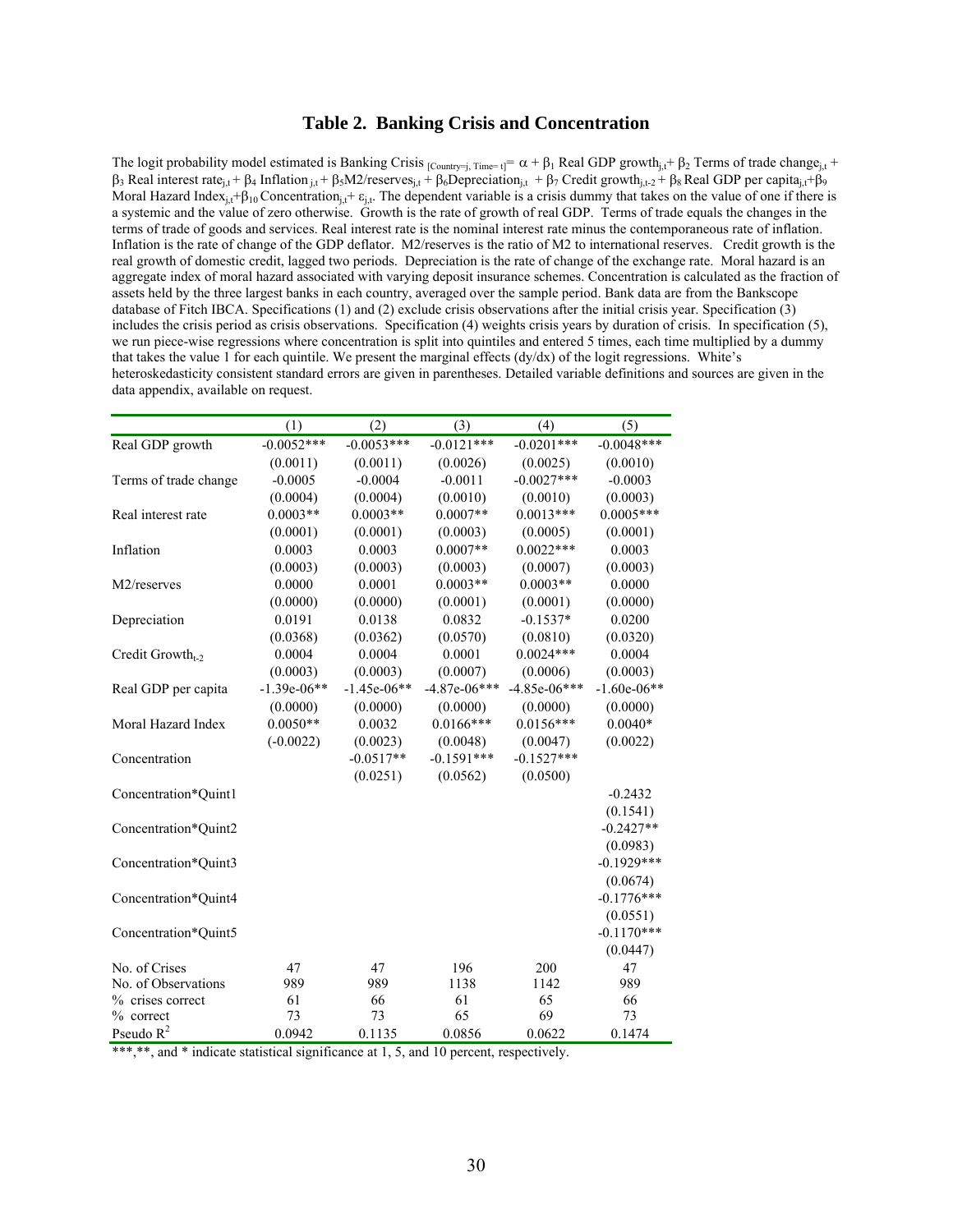#### **Table 3. Banking Crisis and Concentration: Alternative Crisis and Concentration Measures**

The logit probability model estimated is Banking Crisis  $_{[Countiv=i]}$ ,  $T_{\text{time}=t} = \alpha + \beta_1$  Real GDP growth<sub>i</sub>, $+ \beta_2$  Terms of trade change<sub>i,t</sub> +  $\beta_3$  Real interest rate<sub>i,t</sub> +  $\beta_4$  Inflation  $_{i,t}$  +  $\beta_5$ M2/reserves<sub>it</sub> +  $\beta_6$ Depreciation<sub>it</sub> +  $\beta_7$  Credit growth<sub>it-2</sub> +  $\beta_8$  Real GDP per capita<sub>i t</sub>+β<sub>9</sub> Moral Hazard Index<sub>it</sub>+β<sub>10</sub> Concentration<sub>it</sub>+ ε<sub>it</sub>. The dependent variable is a crisis dummy that takes on the value of one if there is a systemic and the value of zero otherwise. Growth is the rate of growth of real GDP. Terms of trade equals the change in the terms of trade of goods and services. Real interest rate is the nominal interest rate minus the contemporaneous rate of inflation. Inflation is the rate of change of the GDP deflator. M2/reserves is the ratio of M2 to international reserves. Credit growth is the real growth of domestic credit, lagged two periods. Depreciation is the rate of change of the exchange rate. Moral hazard is an aggregate index of moral hazard associated with varying deposit insurance schemes. The aforementioned variables are used in analysis but not shown for the sake of brevity. Concentration is calculated as the fraction of assets held by the three largest banks in each country, averaged over the sample period. Bank data are from the Bankscope database of Fitch IBCA. Specification (1) uses an alternative definition of crisis, based on Caprio and Klingebiel (1999). In specification (2), we reclassify those countries whose only criteria for crisis classification is non-performing loans > 10%. In specification (3), Average Concentration is replaced by Initial Concentration, for the entire sample period. In specification (4) the concentration measure used is the Herfindahl index. Specification (5) relaxes the assumption of independent error terms within countries (clustering). In specification (6) the sample excludes all countries with populations less than 20 million. In specification (7) the sample excludes G-10 countries. In specification (8), we control for mean bank size, which is given in billions of US\$. White's heteroskedasticity consistent standard errors are given in parentheses. Detailed variable definitions and sources are given in the data appendix, available on request.

|                  |            |             |            |            |             | (6)          |            |            |
|------------------|------------|-------------|------------|------------|-------------|--------------|------------|------------|
| Concentration    | $-0.0448*$ | $-0.0488**$ | $-0.0531*$ | $-0.0536*$ | $-0.0517**$ | $-0.2182***$ | $-0.0494*$ | $-0.0465*$ |
|                  | (0.0261)   | (0.0228)    | (0.0256)   | (0.0325)   | (0.0236)    | (0.0737)     | (0.0280)   | (0.0246)   |
| No. of Crises    | 50         | 42          | 47         | 47         | 47          | 20           | 43         | 47         |
| N                | 980        | 989         | 989        | 989        | 989         | 270          | 829        | 988        |
| % crises correct | 68         | 67          | 66         | 66         | 66          | 75           | 67         | 68         |
| $\%$ correct     |            |             | 74         | 72         | 73          | 76           | 69         | 73         |
| Pseudo $R^2$     | 0.1180     | 0.1175      | 0.1139     | 0.1108     | 0.1135      | 0.2520       | 0.1146     | 0.1152     |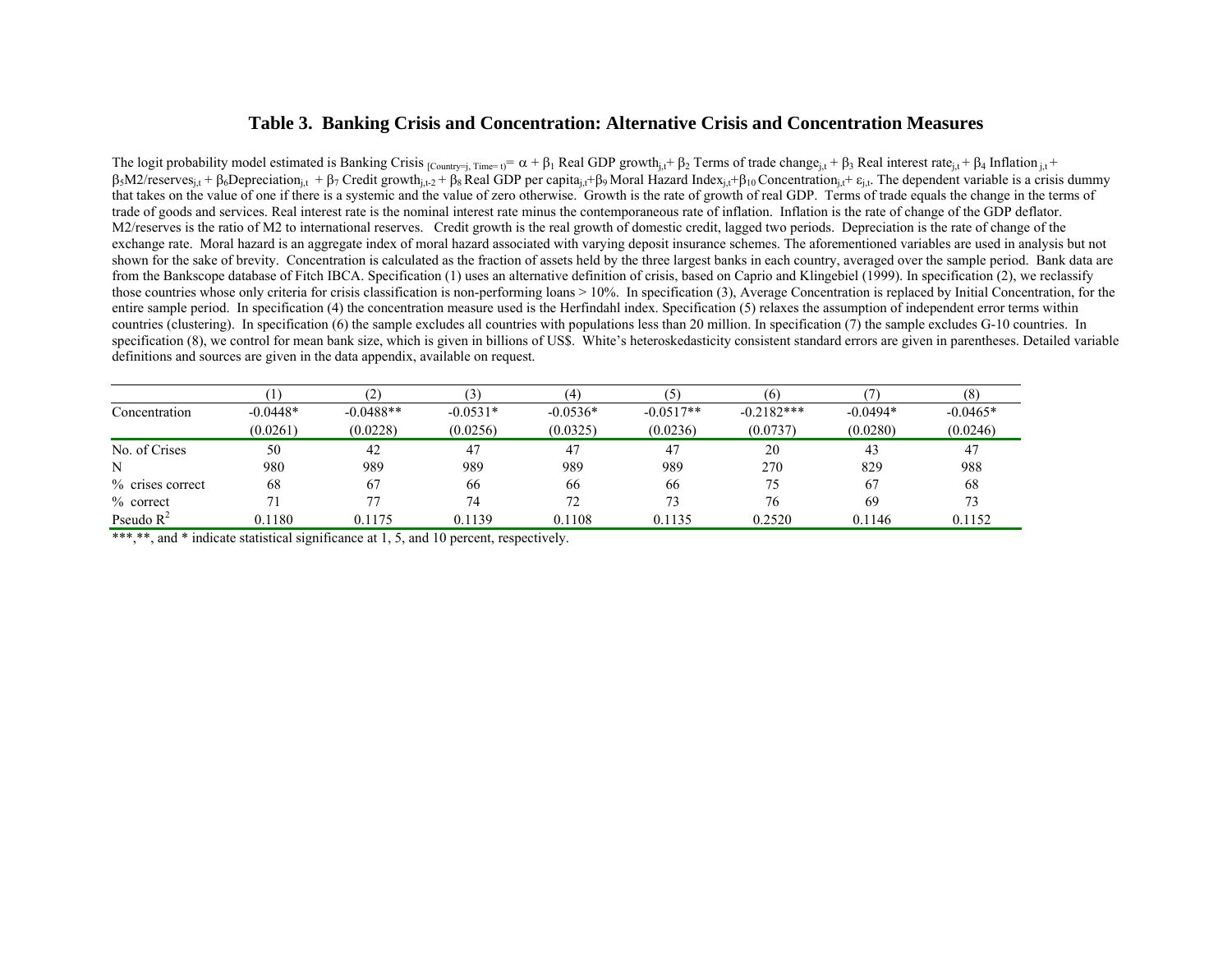#### **Table 4. Banking Crisis, Regulations, Institutions, and Concentration**

The logit probability model estimated is Banking Crisis  $_{[Countty=i, Time=t]} = \alpha + \beta_1$  Real GDP growth<sub>i,t</sub>+  $\beta_2$  Terms of trade change<sub>i,t</sub> +  $β_3$  Real interest rate<sub>i,t</sub> + β<sub>4</sub> Inflation<sub>i,t</sub> + β<sub>5</sub>M2/reserves<sub>i,t</sub> + β<sub>6</sub>Depreciation<sub>i,t</sub> + β<sub>7</sub> Credit growth<sub>i,t-2</sub> + β<sub>8</sub>Moral Hazard Index<sub>i,t</sub>+β<sub>9</sub> Concentration<sub>i,t</sub>+  $\beta_{10}$  Regulatory measures<sub>i,t</sub>+  $\varepsilon_{i,t}$ . The dependent variable is a crisis dummy that takes on the value of one if there is a systemic and the value of zero otherwise. Growth is the rate of growth of real GDP. Terms of trade equals the change in the terms of trade of goods and services. Real interest rate is the nominal interest rate minus the contemporaneous rate of inflation. Inflation is the rate of change of the GDP deflator. M2/reserves is the ratio of M2 to international reserves. Credit growth is the real growth of domestic credit, lagged two periods. Depreciation is the rate of change of the exchange rate. Moral hazard is an aggregate index of moral hazard associated with varying deposit insurance schemes. The aforementioned variables are used in analysis but not shown for the sake of brevity. Concentration is calculated as the fraction of assets held by the three largest banks in each country, averaged over the sample period. Bank data are from the Bankscope database of Fitch IBCA. Fraction of entry applications denied measures the number of entry applications denied as a fraction of the total applications received. Activity restrictions measures the degree to which banks are restricted from engaging in business of securities underwriting, insurance underwriting and selling, and from real estate investment, management, and development. Required reserves is the percentage of reserves regulators require banks to hold. Capital regulatory index is a summary measure of capital stringency. Banking freedom is an indicator of the relative openness of the banking system. Economic freedom is a composite measure of institutional factors determining economic freedom. KKZ\_composite is a composite measure of governance indicators. White's heteroskedasticity consistent standard errors are given in parentheses. Detailed variable definitions and sources are given in the data appendix, available on request.

|                              | (1)         | (2)        | (3)         | (4)         | (5)          | (6)         | (7)         | (8)         |
|------------------------------|-------------|------------|-------------|-------------|--------------|-------------|-------------|-------------|
| Concentration                | $-0.0402*$  | $-0.0388*$ | $-0.0492**$ | $-0.0483**$ | $-0.0568**$  | $-0.0584**$ | $-0.0523**$ | $-0.0564**$ |
|                              | (0.0211)    | (0.0211)   | (0.0246)    | (0.0224)    | (0.0253)     | (0.0267)    | (0.0243)    | (0.0249)    |
| Fraction of Entry            |             |            |             |             |              |             |             |             |
| Applications                 | $0.0345***$ |            |             |             |              |             |             |             |
|                              | (0.0127)    |            |             |             |              |             |             |             |
| <b>Activity Restrictions</b> |             | $0.0037**$ |             |             |              |             |             |             |
|                              |             | (0.0014)   |             |             |              |             |             |             |
| <b>Required Reserves</b>     |             |            | 0.0003      |             |              |             |             |             |
|                              |             |            | (0.0003)    |             |              |             |             |             |
| Capital Regulatory Index     |             |            |             | $-0.0016$   |              |             |             |             |
|                              |             |            |             | (0.0027)    |              |             |             |             |
| <b>Banking Freedom</b>       |             |            |             |             | $-0.0164***$ |             |             | $-0.0121*$  |
|                              |             |            |             |             | (0.0058)     |             |             | (0.0071)    |
| Economic Freedom             |             |            |             |             |              | $-0.0185**$ |             |             |
|                              |             |            |             |             |              | (0.0081)    |             |             |
| KKZ_composite                |             |            |             |             |              |             | $-0.0153**$ | $-0.0100$   |
|                              |             |            |             |             |              |             | (0.0067)    | (0.0084)    |
| No. of Crises                | 21          | 34         | 27          | 33          | 47           | 47          | 47          | 47          |
| No. of Observations          | 583         | 767        | 572         | 755         | 955          | 955         | 989         | 955         |
| % crises correct             | 67          | 74         | 67          | 70          | 68           | 66          | 68          | 70          |
| $%$ correct                  | 77          | 75         | 78          | 73          | 69           | 70          | 72          | 69          |
| Pseudo $R^2$                 | 0.1854      | 0.2105     | 0.2477      | 0.2031      | 0.1145       | 0.1058      | 0.1106      | 0.1186      |